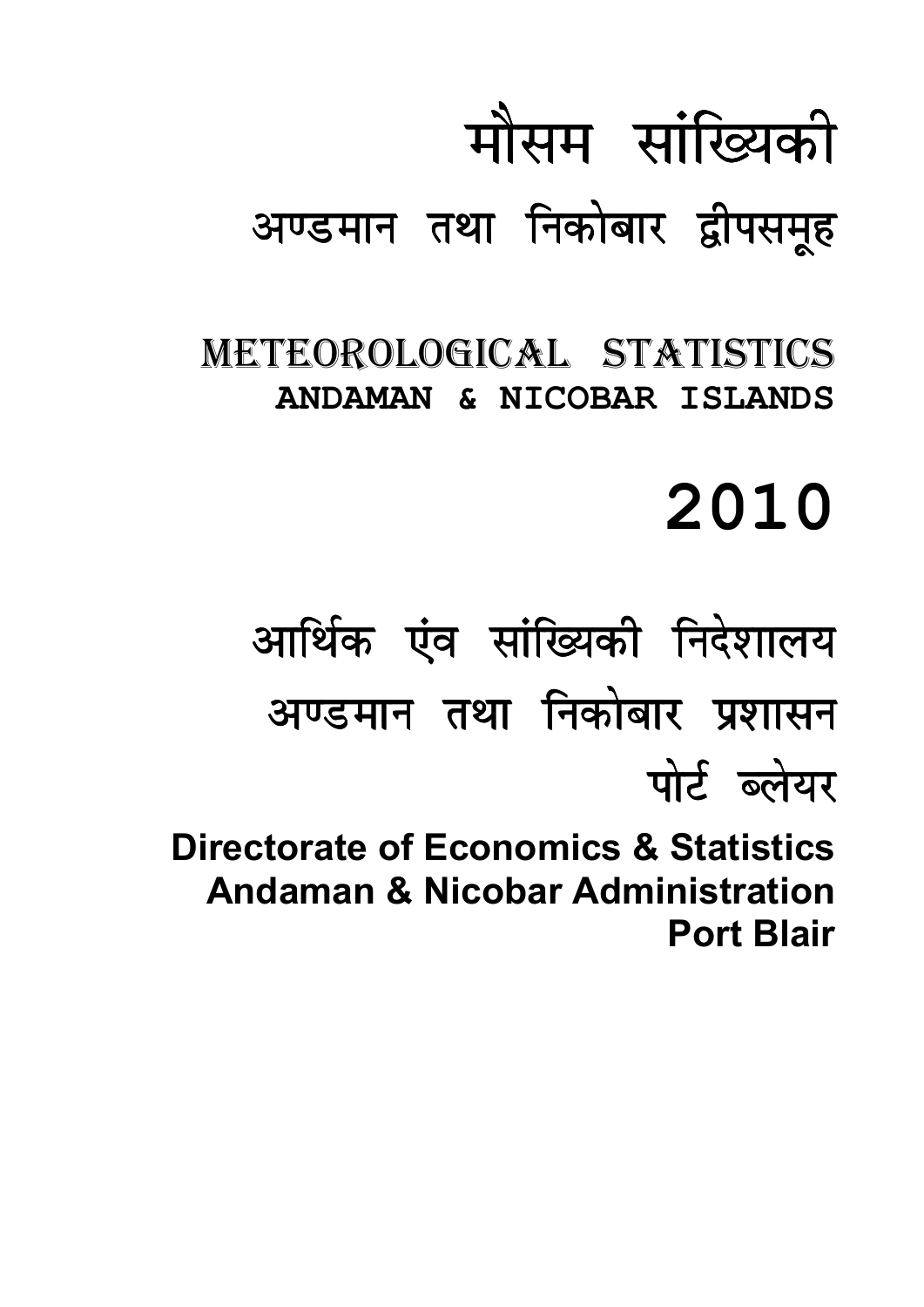### प्रस्तावना

अण्डमान तथा निकोबार द्वीपसमह के मौसमी सांख्यिकी से संबंधित यह मौजदा अंक आर्थिक एवं सांख्यिकीय निदेशालय द्वारा प्रकाशित संस्करणों के क्रम में तेरवां हैं । इस संशोधित संस्करण में 'वर्षा', 'तापमान', आर्द्रता, 'हवा की गति और भकम्प नामक शीर्षक से इस संघ शासित क्षेत्र की जलवाय की स्थिति पर 2008 से 2010 तक के मौसम आँकडे उपलब्ध है।

इस प्रकाशन में दर्शाए आँकडों को उपलब्ध कराने के लिए मौसम विभाग, पोर्ट ब्लेयर द्वारा दिए गए सहयोग के लिए मैं उनके प्रति अपना आभार प्रकट करता हूँ ।

श्री बी.मोहन सांख्यिकीय अधिकारी के सम्पूर्ण निगरानी में श्री मार्टिन एक्का, श्री एम. पी. मुत्तप्पा और श्रीमती डी.ससैअम्माल, वरिष्ठ अन्वेषकों द्वारा किए गए अथक प्रयासों के कारण ही इस प्रकाशन का कार्य पुरा हो सका ।

इस प्रकाशन में त्रुटियों तथा और अधिक सुधार लाने के लिए आपके बहुमूल्य सुझाव आमंत्रित है ।

> गौरंग मिश्र निदेशक आर्थिक एंव सांख्यिकी निदेशालय

### **PREFACE**

 The present edition of Meteorological Statistics of Andaman & Nicobar Islands is the Thirteenth in the series being published by the Directorate of Economics & Statistics, Andaman & Nicobar Administration. This edition contains data from 2008 to 2010 on the climatic condition of the Union Territory of Andaman and Nicobar Islands viz. Rainfall, Temperature, Humidity, Wind Speed and Earthquake.

 I express my profound gratitude to the co-operation extended by the Meteorological Department, Port Blair in making available the data presented in the publication.

 The publication is the result of devoted efforts put in by Shri. Martin Ekka, Shri M.P.Muthappa & Smti. D.Susaiammal, Senior Investigators under the overall supervision of Shri. B. Mohan, Statistical Officer (Pub).

 Any error or omission and suggestions for improvement of this publication may be brought to the notice this Directorate.

> Gaurang Mishra Director of Economics & Statistics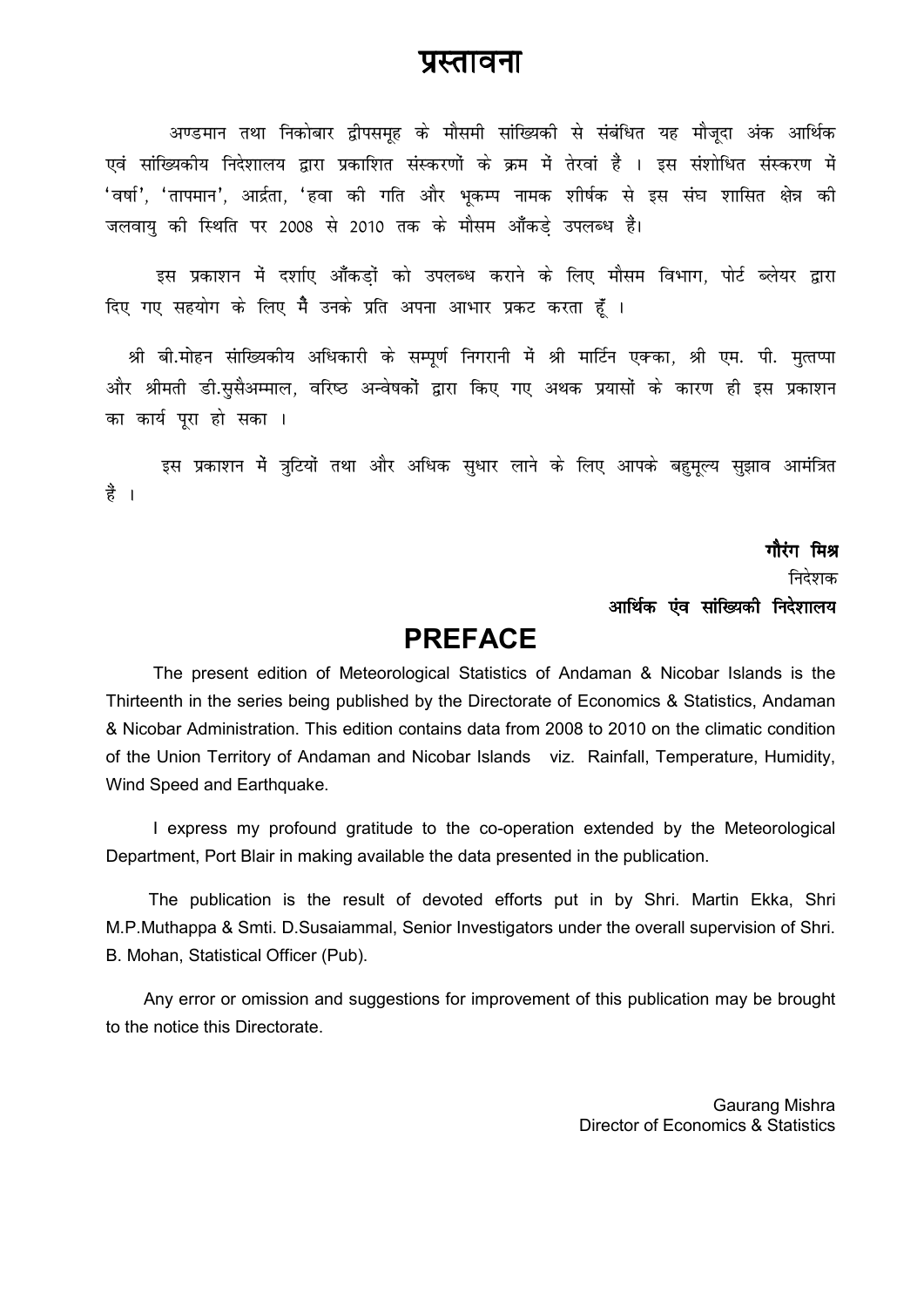### Geographical- Description

Andaman and Nicobar is an Archipelago, situated in the Bay of Bengal in the longitude between 92 Degree to 94 Degree East and in the Latitude between 6 Degree to 14 Degree North. This is a long and narrow broken chain as part of a continuous ridge from Cape Negrais in Burma through the Preparis and Coco Islands to the Andaman and Continued further South to the Nicobar and Sumatra.

The dreaded 10 Degree Channel which is 90 miles wide and 400 fathoms deep separates the Andaman group of Islands and Nicobar group of Islands from each other.

The Andaman group has at the extreme north, land fall Island followed by the three main Islands – North Andaman, Middle Andaman and South Andaman. All of them separated from each other by shallow seas. Further South, at a distance of 40 miles from South Andaman lies Little Andaman.

The Nicobar group extends from 6 Degree to 10 Degree North latitude. The northern most Island is Car Nicobar, which lies 75 miles to the South of little Andaman and the southern Island is Great Nicobar barely 91 miles from Sumatra.

The total area of Andaman & Nicobar Islands is 8249 Sq.Km of which, the area of Andaman group is 6408 Sq. km. and the Nicobar group is 1841 Sq. Km. There are about 556 Islands, Islets and rocks with a Coastal line of about 1962 Kms.

As per 2011 Census (Provisional), the population of Andaman & Nicobar Islands is 379944 and District-wise population is 237586 in South Andaman District, 105539 in North & Middle Andaman District and 36819 in Nicobar District.

**The Climate** of the Islands can be defined as humid, tropical, coastal climate, proximity to the equator and the sea ensures a hot, humid uniform climate. The Islands are frequently hit by tropical storms and cyclones. The Islands have very little annual variation in temperature, the variation being 3˚ to 5˚ for mean minimum temperature and 4˚ to 7˚ F for mean maximum temperature. Extremes of summer and winter are practically unknown as also the frost. The relative humidity is also high, average being 80%. The weather is always warm and very sultry, but is tempered to some extent by the pleasant sea breeze.

 The Island receives rainfall from both the monsoons viz. south west monsoon from May to October and northeast monsoons from November to January. The average rainfall is 120˝, but varies from place to place, decreasing as one goes towards the north. Stormy weather prevails at the change of monsoons. Calm weather prevails from October to April. The climate of Nicobar is said to resemble that of the Malay Peninsula. The differences between wet and dry season is not very marked and the rainfall is better distributed. In both the Andaman and the Nicobar group of Islands, March and April are the driest month of the year and the wet months are May to September.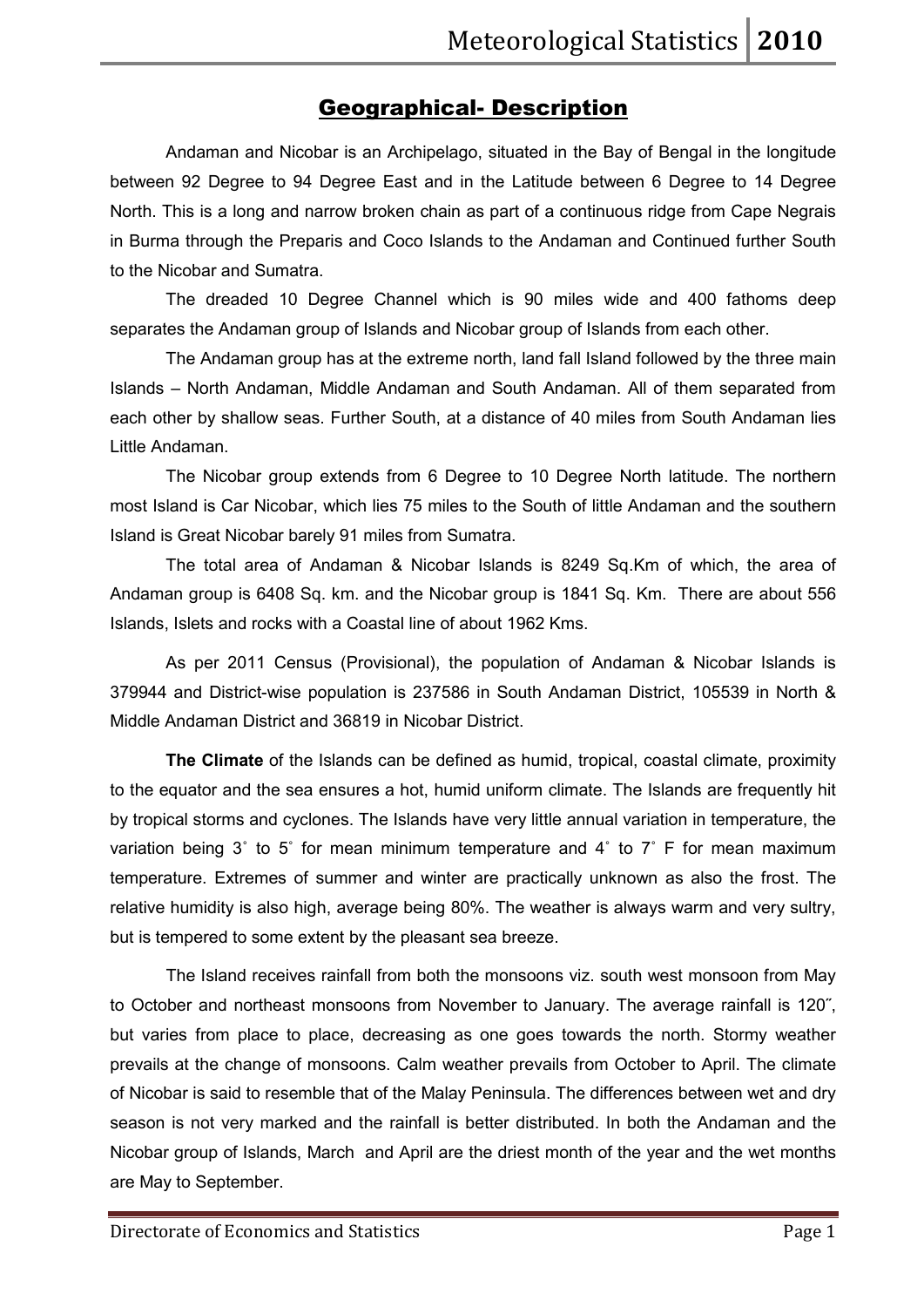### Analysis

Data upto 2009 is available on the website (www.and.nic.in/stats/index.htm) as meteorological statistics 2009. While searching the old publications of this directorate it was found that first meteorological statistics was published in 1984 and we chanced upon the rainfall data from 1947 onwards for Port Blair. That was 3485.5 mm in 1947 and 3369.5 in 1948.

### A. RAINFALL

 The Rainfall of India & Andaman and Nicobar Islands during 2010 month-wise is given below in Table 1 for comparison.

| <b>Period</b> |               | India         |               |
|---------------|---------------|---------------|---------------|
|               | <b>Normal</b> | <b>Actual</b> | <b>Actual</b> |
| January       | 20.9          | 7.5           | 99.9          |
| February      | 23.0          | 17.0          | 11.8          |
| March         | 31.4          | 14.0          | 0.5           |
| April         | 38.8          | 39.0          | 22.0          |
| May           | 63.5          | 73.8          | 301.5         |
| June          | 163.5         | 138.0         | 449.0         |
| July          | 292.3         | 300.5         | 511.4         |
| August        | 261.9         | 274.7         | 523.5         |
| September     | 175.5         | 197.4         | 260.1         |
| October       | 78.9          | 69.0          | 380.9         |
| November      | 29.8          | 58.0          | 306.7         |
| December      | 17.8          | 22.4          | 259.3         |

### **Table 1: Normal & Actual Rainfall (mm) in 2010**

| Period              | India  | A&N Islands |        |
|---------------------|--------|-------------|--------|
| Winter season       | 43.9   | 24.5        | 1117   |
| Pre-monsoon season  | 133.7  | 126.7       | 324.0  |
| Monsoon season      | 893.2  | 910.6       | 1744.0 |
| Post-monsoon season | 126.3  | 153.2       | 946.9  |
| Annual              | 1197.1 | 1215.0      | 3126.6 |

In any season the rainfall remains higher for A & N Islands compared to India as a whole, as is evident in table-1. The Year-wise Average Annual rainfall recorded in **Andaman & Nicobar Islands** from 1967 to 2010 is given in table 2 below.

| Year | Rainfall | Year | Rainfall | Year | Rainfall |
|------|----------|------|----------|------|----------|
| 1967 | 2975.7   | 1982 | 2069.9   | 1997 | 2396.7   |
| 1968 | 2705.4   | 1983 | 2669.6   | 1998 | 2751.9   |
| 1969 | 2714.1   | 1984 | 2492.3   | 1999 | 2693.8   |
| 1970 | 3222.9   | 1985 | 2503.8   | 2000 | 2429.0   |
| 1971 | 2970.1   | 1986 | 2177.1   | 2001 | 2800.7   |
| 1972 | 2979.6   | 1987 | 2277.8   | 2002 | 2287.1   |
| 1973 | 2980.7   | 1988 | 2913.8   | 2003 | 2483.6   |
| 1974 | 2961.0   | 1989 | 2493.4   | 2004 | 2436.7   |
| 1975 | 3529.6   | 1990 | 2265.1   | 2005 | 2714.5   |
| 1976 | 3166.6   | 1991 | 2585.4   | 2006 | 2538.6   |
| 1977 | 2458.4   | 1992 | 2290.2   | 2007 | 2665.3   |
| 1978 | 2676.9   | 1993 | 2390.6   | 2008 | 3254.8   |
| 1979 | 1950.3   | 1994 | 3044.0   | 2009 | 2531.6   |
| 1980 | 3278.2   | 1995 | 3016.5   | 2010 | 3126.6   |
| 1981 | 2778.9   | 1996 | 3206.5   |      |          |

### **Table 2:- AVERAGE ANNUAL RAINFALL (mm) in A & N ISLANDS**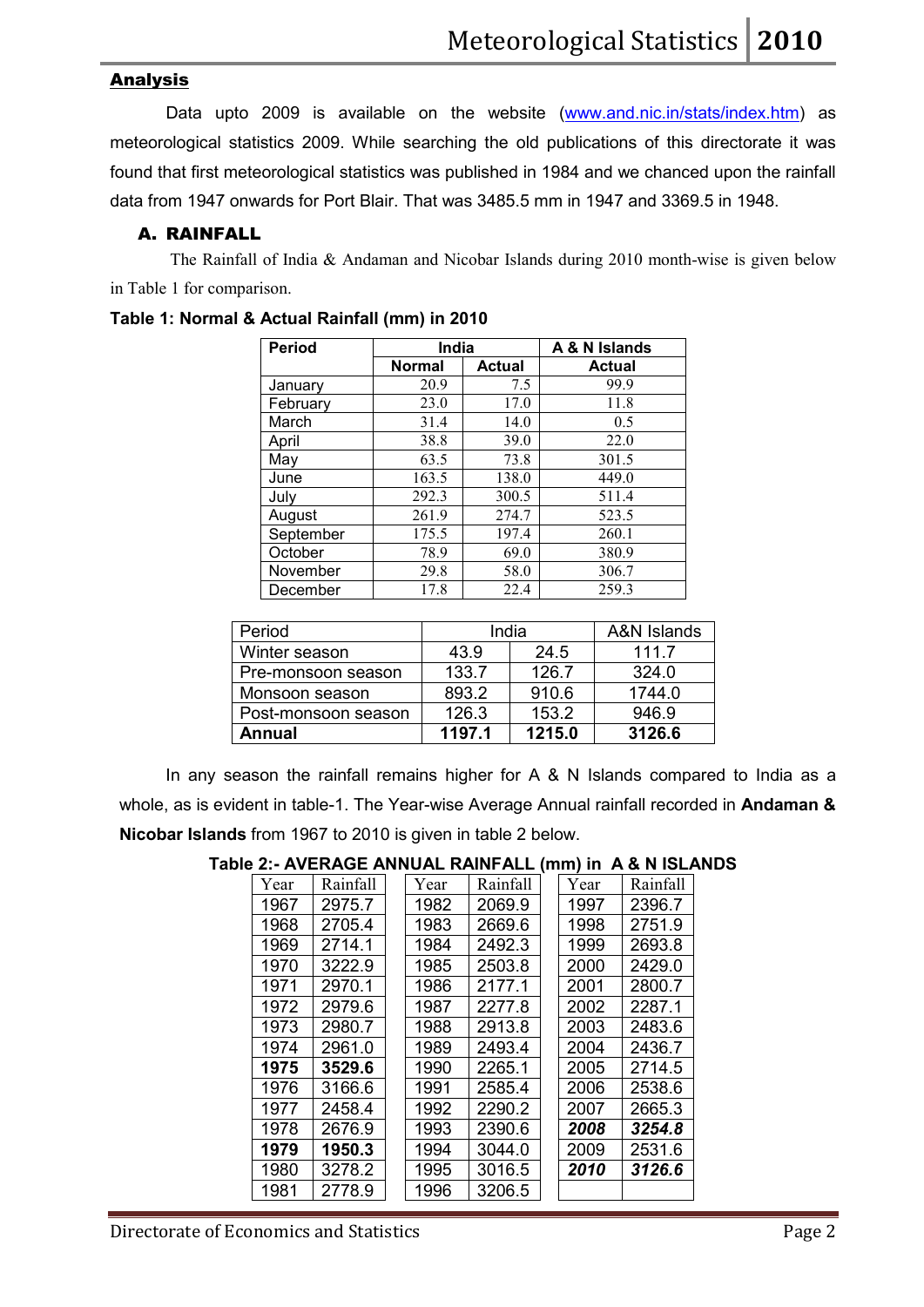It is observed that earlier to 1967 the data for Port Blair only used to be depicted however since 1967 onwards the separate data was available for A&N Islands and Port Blair etc.

During 1967 to 2010, it is observed that the lowest rainfall recorded was 1950.3 mm in 1979 and the highest rainfall recorded was 3529.6 mm in 1975**.**

### **District-wise Average Annual Rainfall**

From 1967-2006, the lowest average annual rainfall was 1335.8 mm during 1982 in Nicobar District and the highest was 3923.8 mm during 1975 in Nicobar District. After the bifurcation of Andaman District into two Districts viz. North & Middle Andaman District and South Andaman District the lowest average annual rainfall was 1896.7 mm during 2009 in Nicobar District and highest was 3789.3 mm in North & Middle Andaman District during 2008.

### **The District wise highest and lowest average annual rainfall**

From 1967 to 2006

| District | Highest rainfall | Lowest rainfall |
|----------|------------------|-----------------|
| Andaman  | 3651.1 (1972)    | 1774.3 (1979)   |
| Nicobar  | 3923.8 (1975)    | 1335.8 (1982)   |

Andaman District was bifurcated into 2 Districts during August 2006 therefore the districtwise high and low rainfall are given below.

| District $-2007$ to $2010$ | Highest rainfall | Lowest rainfall |
|----------------------------|------------------|-----------------|
| North & Middle Andaman     | 3789.3 (2008)    | 2849.8 (2007)   |
| South Andaman              | 3561.1 (2008)    | 2325.2 (2009)   |
| Nicobar                    | 3028.5 (2010)    | 1896.7 (2009)   |

### **Station wise Rainfall**

From 1967 to 2010, It is observed that the highest rainfall was recorded as 4886.9 mm in Car Nicobar during 1975 whereas the lowest rainfall was recorded as 1002.4mm in Hut Bay during 1984. The station wise highest and lowest rainfall from 1967 to 2010 is given in the table below:-

| <b>Station</b>     | Highest | Year | Lowest | year |
|--------------------|---------|------|--------|------|
| Mayabunder         | 4441.1  | 2010 | 1522.3 | 1990 |
| <b>Long Island</b> | 3539.5  | 1972 | 1418.1 | 2006 |
| Port Blair*        | 4362.4  | 1961 | 1541.4 | 1979 |
| <b>Hut Bay</b>     | 3784.3  | 1996 | 1002.4 | 1984 |
| <b>Car Nicobar</b> | 4886.9  | 1975 | 1367.2 | 1982 |
| <b>Nancowrie</b>   | 3489.8  | 1975 | 1036.8 | 1982 |
| Kondul**           | 3708.0  | 1971 | 1139.7 | 1987 |

| Lowest | year |
|--------|------|
| 1522.3 | 1990 |
| 1418.1 | 2006 |
| 1541.4 | 1979 |
| 1002.4 | 1984 |
| 1367.2 | 1982 |
| 1036.8 | 1982 |
| 1139.7 | 1987 |

\*Rainfall from 1947 - 2010

\*\*data is upto 2004 only as the station was closed after tsunami.

### **Rainy days**

 The highest number of rainy days was 209 during 1999 and the lowest was 118 days during 1969.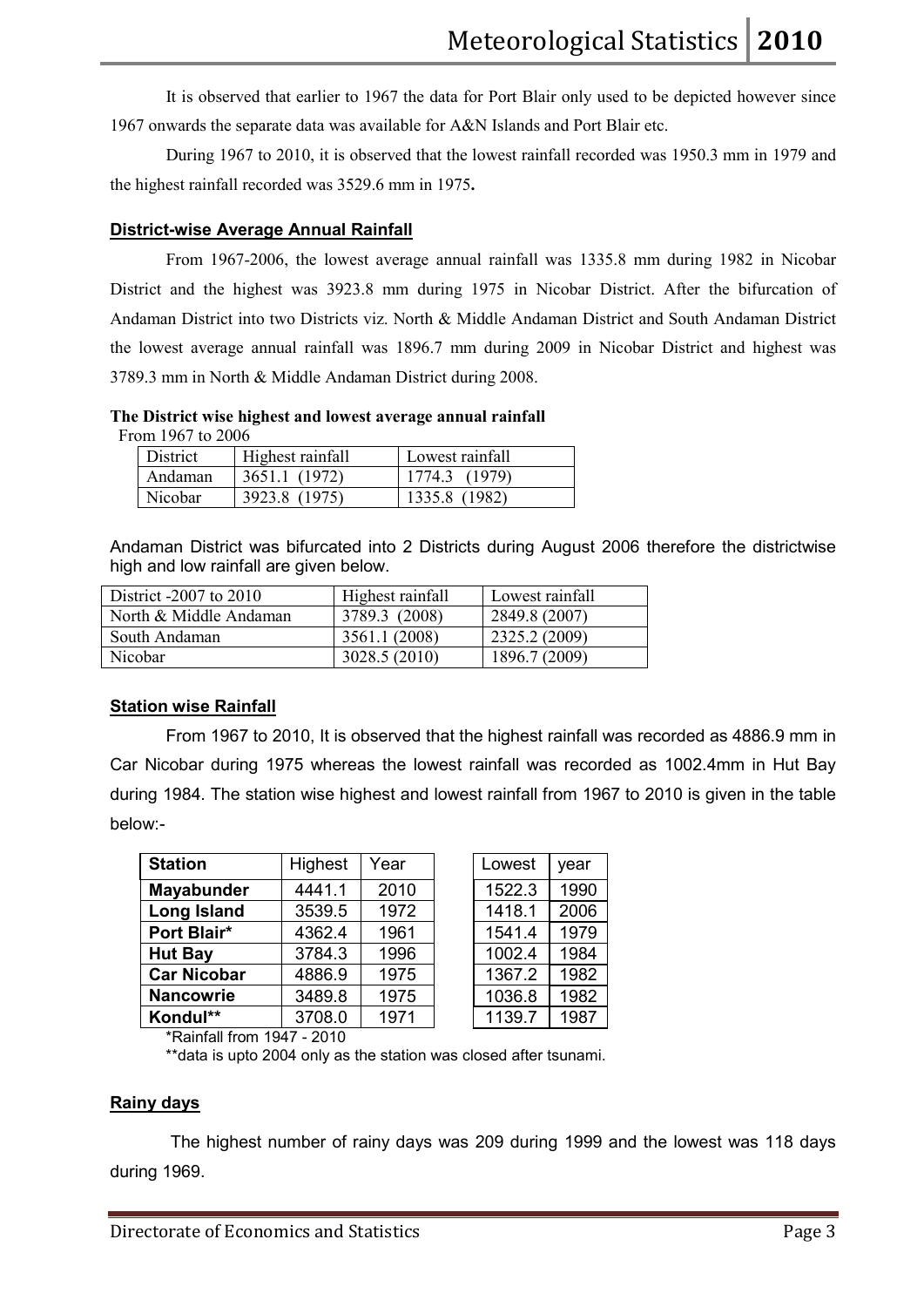### B. TEMPERATURE

The year 2010 was recorded as the warmest year since 1901 as per the press release of the meteorology department. In 2010, annual mean temperature averaged over the country as a whole was  $+0.93^{\circ}$ C. The temperature ranking in India is shown in the table given below:-

| <b>RANKING</b>  | <b>INDIA</b> |                               |  |  |  |
|-----------------|--------------|-------------------------------|--|--|--|
| $(2001 - 2010)$ | <b>YEAR</b>  | TEMPERATURE ( <sup>0</sup> C) |  |  |  |
| <b>WARMEST</b>  | 2010         | 25.8023                       |  |  |  |
| 2               | 2009         | 25.7876                       |  |  |  |
| 3               | 2002         | 25.7366                       |  |  |  |
| 4               | 2006         | 25.5024                       |  |  |  |
| 5               | 2003         | 25.4720                       |  |  |  |
| 6               | 2007         | 25.4430                       |  |  |  |
|                 | 2004         | 25.4232                       |  |  |  |
| 8               | 2001         | 25.3848                       |  |  |  |
| 9               | 2005         | 25.2800                       |  |  |  |
| COLDEST         | 2008         | 25.2562                       |  |  |  |

### **Andaman & Nicobar Islands**





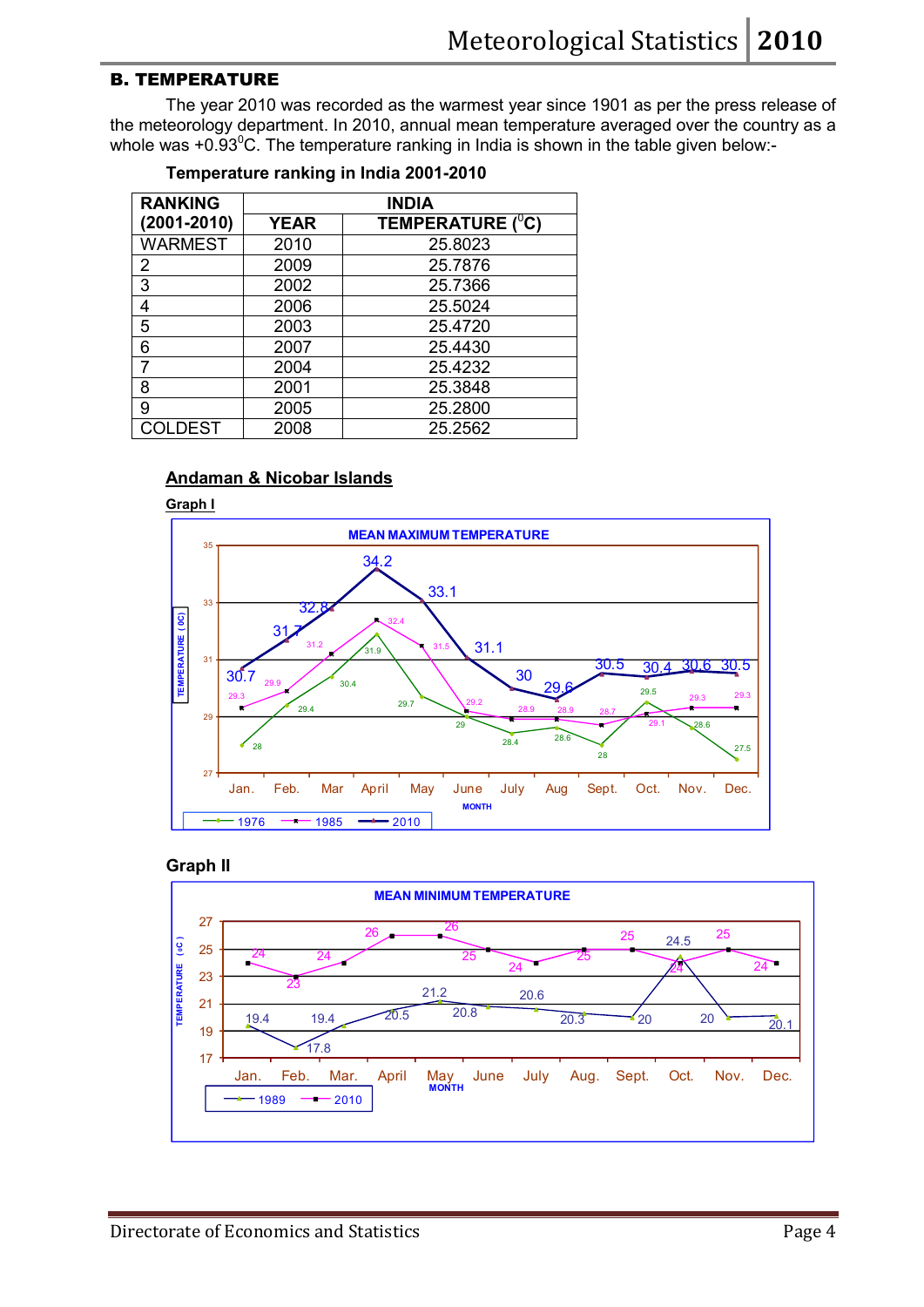At Port Blair from 1949 to 2010, the lowest Mean Maximum Temperature was recorded as  $29.1^\circ$ Celsius during 1976 & 1985 and the highest Mean Maximum Temperature was recorded as  $31.3^\circ$ Celsius during 2010 as shown in the Graph I. Similarly lowest Mean Minimum Temperature was recorded as  $20.4^{\circ}$  Celsius during 1989 and the highest Mean Minimum Temperature was recorded as  $24.6^{\circ}$  Celsius during 2010 (Graph II).

Over the years, it was observed that at Port Blair highest temperature remains in the month of April. The maximum temperature recorded at Port Blair was  $34^{\circ}$  Celsius during April 1964.

### C. HUMIDITY

The lowest mean relative humidity at 0830 hrs was recorded as 75% during 1957, 1958, 1993 and the highest was recorded as 82% at 0830 hrs during 1961. Similarly the lowest mean relative humidity at 1730 hrs was recorded as 78% during1976, 1979, 1983 & 1993 and the highest as 87% at 1730 hrs during 1961. Highest monthly average relative humidity was recorded as 93% at 1730 hrs in September 2006.

 Difference between the mean relative humidity at 0830 hrs and 1730 hrs was found to be highest during the years 1966 to 1972 and minimum difference was found during 1973 to 1980.

 In the years 1978 & 1989 the difference between relative humidity recorded at 0830 hrs and 1730 hrs was 1%. Whereas the maximum difference of 5% in both measure of relative humidity was recorded in the year 1966, 1968, 1972 & 1981.

 High relative humidity has been observed during the period of August, September & October over the years. But earlier to 1980 higher humidity were also recorded during June & July. *Thus, it is clear that there was a shift observed after 1980*. However there is need to have more in depth analysis and need to correlate the data from Fisheries, Agricultural production to see the statistical significance of this shift in meteorological behaviour.

**D. WIND SPEED** :- Since 1975 to 2010, the lowest mean wind speed was recorded as 5.8 Km/Hrs during 2005 and the highest mean wind speed was recorded as 11.6Km/Hrs during 1976.

| Year | 1975 | 1985 | 1995 | 2005 | 2010 |
|------|------|------|------|------|------|
| Jan  | 14.6 | 6.3  | 5.7  | 5.8  | 5.5  |
| Feb  | 6.0  | 5.5  | 5.2  | 4.2  | 3.8  |
| Mar  | 4.0  | 4.7  | 3.4  | 4.2  | 3.5  |
| Apr  | 4.3  | 6.5  | 3.6  | 3.9  | 4.4  |
| May  | 14.6 | 8.5  | 9.4  | 6.8  | 6.8  |
| Jun  | 28.2 | 24.7 | 12.5 | 7.9  | 11.0 |
| Jul  | 14.6 | 16.5 | 11.2 | 9.8  | 10.2 |
| Aug  | 18.1 | 17.7 | 11.6 | 7.1  | 10.0 |
| Sep  | 8.3  | 12.4 | 11.1 | 7.0  | 5.4  |
| Oct  | 5.8  | 7.8  | 6.1  | 2.7  | 7.6  |
| Nov  | 5.0  | 6.2  | 7.2  | 3.4  | 7.2  |
| Dec  | 5.2  | 7.4  | 6.2  | 7.3  | 5.5  |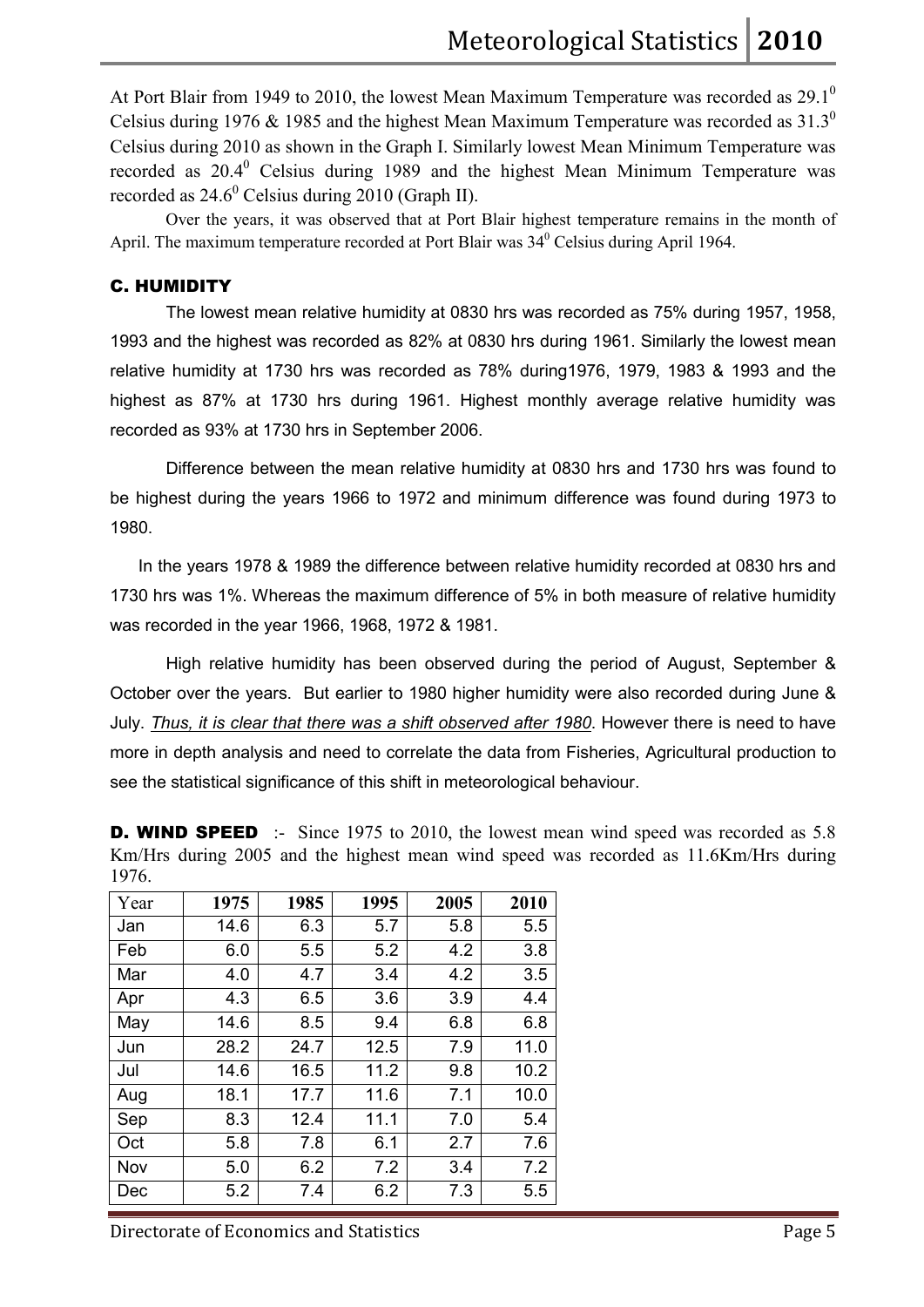

From the above chart it is evident that mean wind speed remains high during the months of May to September coinciding with the High rainfall.

It was observed that highest monthly average wind speed was recorded as 28.2 km/hrs in the month of June 1975. High wind speed has been recorded in the month of June - August over the years.

### E. EARTHQUAKE

Andaman & Nicobar Islands falls under the Seismic Zone V and is susceptible to earthquakes. A devastating Tsunami struck these Islands on 26<sup>th</sup> December 2004 after a massive earthquake measuring 8.6 on Richter Scale hit West Coast of Sumatra Island of Indonesia.

Other than the damages, it caused destruction to Coastal line and ecosystem. At some places land mass is permanently submerged under Sea. From 2004 to 2010 the highest number of shocks i.e above 5 magnitudes were recorded as 195 during 2005.

 During the year 2010, total 18 (eighteen) shocks of magnitude 5 (five) and above were recorded, out of which the highest was of 7.8 magnitude recorded at off coast of Nicobar Island on  $12^{th}$  June 2010 at 12.57 hrs.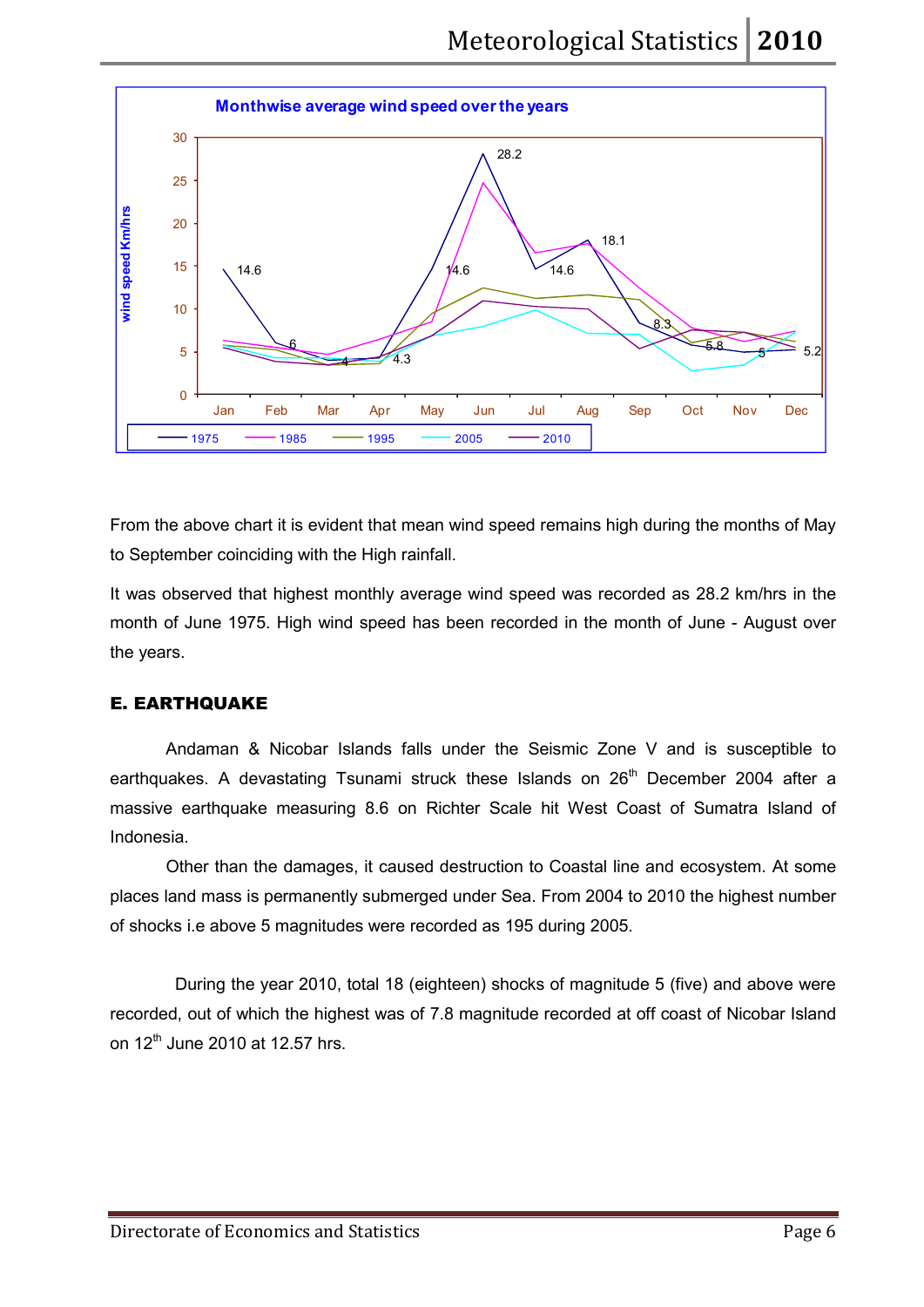### **A.** RAINFALL

| <b>YEAR</b><br><b>MONTH</b> | 2008    | 2009    | 2010    |
|-----------------------------|---------|---------|---------|
| January                     | 21.68   | 28.68   | 99.88   |
| February                    | 67.78   | 9.28    | 11.77   |
| March                       | 125.61  | 43.37   | 0.53    |
| April                       | 218.10  | 141.62  | 21.95   |
| May                         | 495.55  | 338.03  | 301.46  |
| June                        | 429.45  | 553.50  | 449.00  |
| July                        | 468.68  | 294.50  | 511.38  |
| August                      | 435.70  | 352.65  | 523.55  |
| September                   | 305.78  | 337.83  | 260.13  |
| October                     | 249.45  | 251.90  | 380.90  |
| November                    | 336.60  | 90.52   | 306.70  |
| December                    | 100.38  | 89.68   | 259.33  |
| Total                       | 3254.76 | 2531.56 | 3126.58 |

### TABLE- I :- **MONTHLY AVERAGE RAINFALL (in mm) IN A & N ISLANDS**



**TABLE II: DISTRICT WISE AVERAGE ANNUAL RAINFALL (mm) & VARIATION** 

|       | <b>Qistrict North&amp; Middle Andaman</b> |                  |        | <b>South Andaman</b>        |          | <b>Nicobar</b>   |  |  |
|-------|-------------------------------------------|------------------|--------|-----------------------------|----------|------------------|--|--|
| Year  | Rainfall                                  | <b>Variation</b> |        | <b>Rainfall   Variation</b> | Rainfall | <b>Variation</b> |  |  |
| 2007* | 2849.8                                    |                  | 2709.2 |                             | 2437.0   | (-) 260.6        |  |  |
| 2008  | 3789.3                                    | (+) 939.5        | 3561.1 | $(+)$ 851.9                 | 2414.1   | $(-) 22.9$       |  |  |
| 2009  | 3372.7                                    | $(-)$ 416.6      | 2325.2 | $(-)1235.9$                 | 1896.7   | $(-)517.4$       |  |  |
| 2010  | 3403.9                                    | $(+)$ 31.2       | 2947.9 | $(+)622.7$                  | 3028.5   | $(+)1131.8$      |  |  |

\* Due to bifurcation of Andaman District into south Andaman and North & Middle Andaman District during August 2006.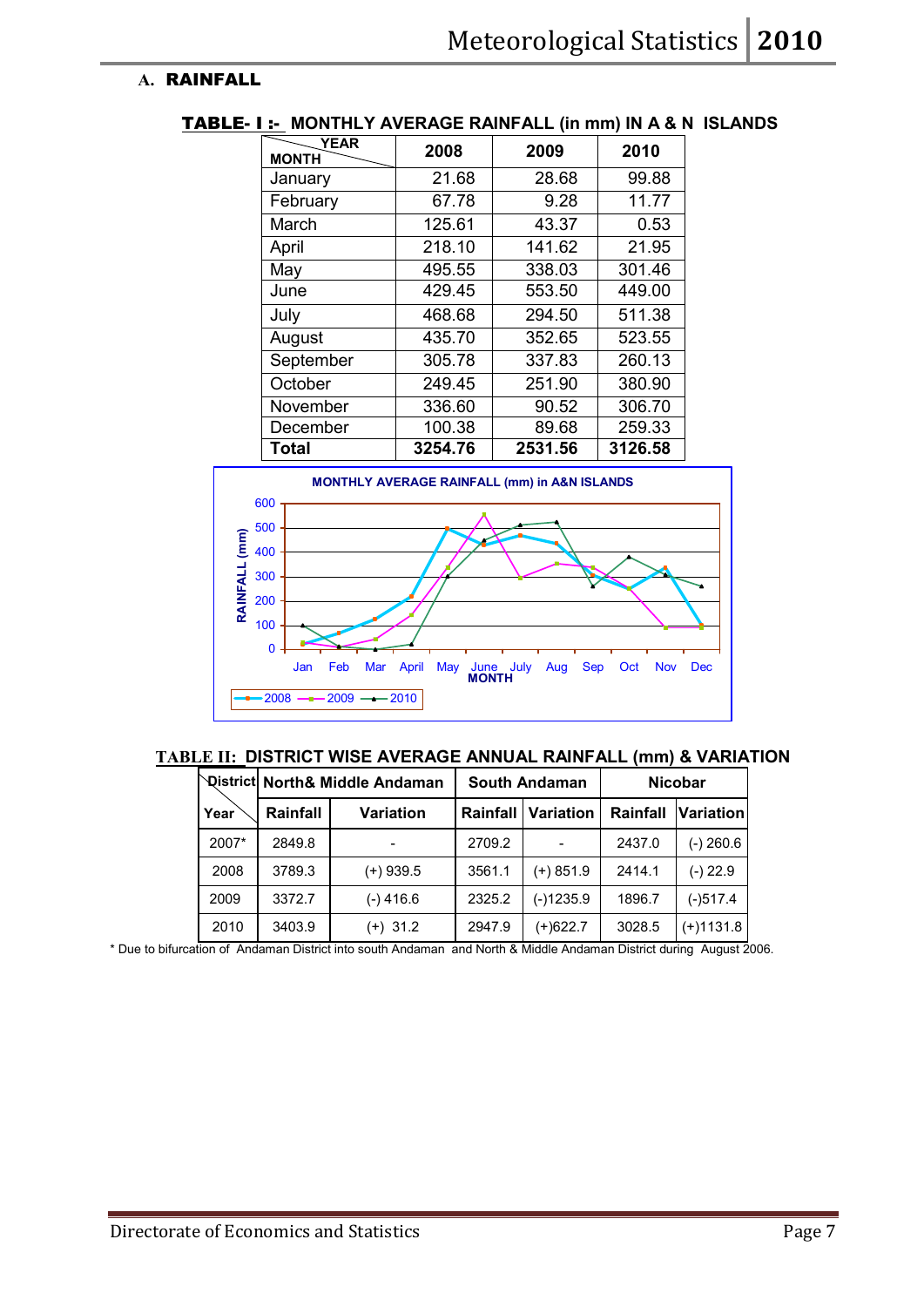| <b>YEAR</b>        | 2007                            | 2008   | 2009          | 2010   |
|--------------------|---------------------------------|--------|---------------|--------|
| <b>Station</b>     |                                 |        | Rainfall (mm) |        |
|                    | North & Middle Andaman District |        |               |        |
| MAYABUNDER         | 3021.7                          | 4139.4 | 3958.5        | 4441.1 |
| <b>LONG ISLAND</b> | 2677.9                          | 3439.1 | 2786.9        | 2366.6 |
| <b>AVERAGE</b>     | 2849.8                          | 3789.3 | 3372.7        | 3403.9 |
|                    | South Andaman District          |        |               |        |
| PORT BLAIR         | 2556.0                          | 4152.6 |               | 3116.6 |
| <b>HUT BAY</b>     | 2862.5                          | 2969.5 | 2153.8        | 2779.2 |
| <b>AVERAGE</b>     | 2709.2                          | 3561.1 | 2325.3        | 2947.9 |
|                    | Nicobar District                |        |               |        |
| <b>CAR NICOBAR</b> | 2760.8                          | 2789.1 | 1987.4        | 3076.6 |
| <b>NANCOWRIE</b>   | 2113.2                          | 2039.0 |               | 2980.4 |
| <b>AVERAGE</b>     | 2437.0                          | 2414.1 | 1896.8        | 3028.5 |

### **TABLE III - DISTRICT WISE/STATION WISE ANNUAL RAINFALL**

| <b>Station-wise rainfall</b>               |      |                               |      |      |  |  |  |
|--------------------------------------------|------|-------------------------------|------|------|--|--|--|
| <b>YEAR</b>                                | 2007 | 2008                          | 2009 | 2010 |  |  |  |
| <b>STATION</b>                             |      | Rainy                         | Days |      |  |  |  |
| <b>North &amp; Middle ANDAMAN DISTRICT</b> |      |                               |      |      |  |  |  |
| <b>MAYABUNDER</b>                          | 126  | 132                           | 121  | 134  |  |  |  |
| <b>LONG ISLAND</b>                         | 116  | 154                           | 131  | 128  |  |  |  |
|                                            |      | <b>SOUTH ANDAMAN DISTRICT</b> |      |      |  |  |  |
| <b>PORT BLAIR</b>                          | 145  | 158                           | 151  | 159  |  |  |  |
| <b>HUT BAY</b>                             | 118  | 143                           | 138  | 166  |  |  |  |
| <b>NICOBAR DISTRICT</b>                    |      |                               |      |      |  |  |  |
| <b>CAR NICOBAR</b>                         | 118  | 144                           | 127  | 162  |  |  |  |
| <b>NANCOWRIE</b>                           | 128  | 117                           | 135  | 151  |  |  |  |

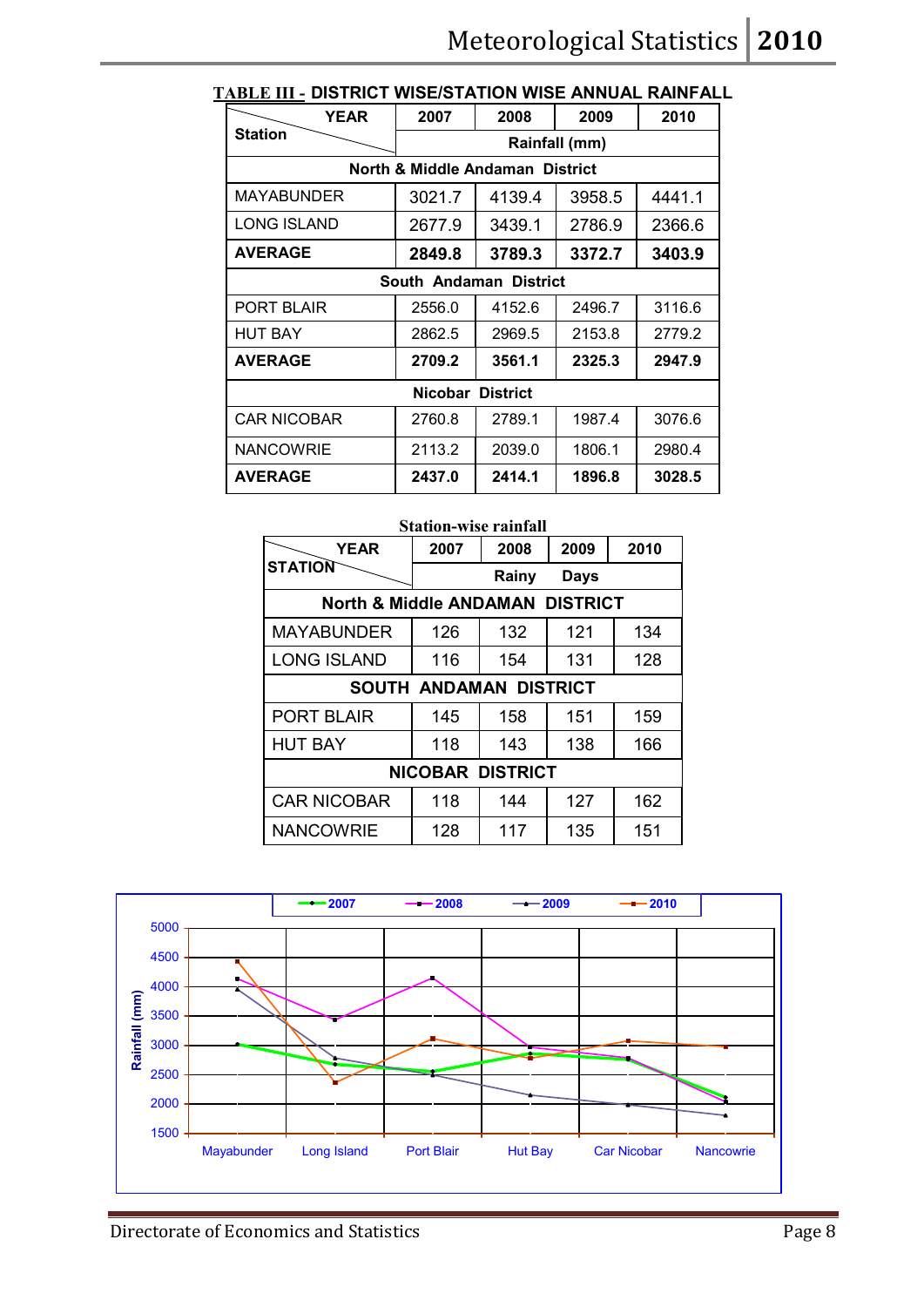| <u>RAIN FALL(mm) &amp;RAINY DAYS (No.) at MAYABUNDER</u> |          |               |          |               |          |               |  |
|----------------------------------------------------------|----------|---------------|----------|---------------|----------|---------------|--|
| Year                                                     | 2008     |               | 2009     |               | 2010     |               |  |
| <b>Month</b>                                             | Rainfall | Rainy<br>days | Rainfall | Rainy<br>days | Rainfall | Rainy<br>days |  |
| January                                                  | 0.0      | 0             | 0.0      | 0             | 203.0    | 5             |  |
| February                                                 | 187.4    | 04            | 0.0      | 0             | 0        | 0             |  |
| March                                                    | 71.0     | 05            | 4.0      | 02            | 0        | 0             |  |
| April                                                    | 132.0    | 06            | 92.0     | 07            | 5.0      | 1             |  |
| May                                                      | 526.0    | 17            | 70.0     | 07            | 504.0    | 15            |  |
| June                                                     | 738.1    | 20            | 1020.5   | 23            | 634.0    | 17            |  |
| July                                                     | 720.3    | 23            | 749.0    | 22            | 806.0    | 25            |  |
| August                                                   | 748.4    | 22            | 744.0    | 17            | 993.1    | 23            |  |
| September                                                | 426.5    | 16            | 629.0    | 21            | 394.0    | 15            |  |
| October                                                  | 401.0    | 11            | 562.0    | 15            | 662.0    | 22            |  |
| November                                                 | 188.7    | 08            | 35.0     | 06            | 77.0     | 5             |  |
| December                                                 | 0.00     | 0             | 53.0     | 01            | 163.0    | 6             |  |
| Total                                                    | 4139.4   | 132           | 3958.5   | 121           | 4441.1   | 134           |  |

**TABLE IV** 

 *\*1.5mm and above rainfall is considered as one (1) rainy day as per Meteorological Dept*.

| <u>RAINFALL(mm) &amp; RAINYDAYS (No.) at LONG ISLAND (mm)</u> |          |               |          |               |          |               |  |
|---------------------------------------------------------------|----------|---------------|----------|---------------|----------|---------------|--|
| Year                                                          | 2008     |               | 2009     |               |          | 2010          |  |
| <b>Month</b>                                                  | Rainfall | Rainy<br>days | Rainfall | Rainy<br>days | Rainfall | Rainy<br>days |  |
| January                                                       | 43.0     | 02            | 0.0      | 0             | 46.0     | 4             |  |
| February                                                      | 76.0     | 03            | 0.0      | 0             | 0        | 0             |  |
| March                                                         | 72.0     | 05            | 2.0      | 01            | 0        | 0             |  |
| April                                                         | 189.0    | 07            | 128.2    | 09            | 5.0      | 1             |  |
| May                                                           | 823.4    | 17            | 220.0    | 15            | 344.0    | 16            |  |
| June                                                          | 627.6    | 20            | 985.7    | 23            | 155.0    | 16            |  |
| July                                                          | 621.2    | 27            | 395.0    | 18            | 390.2    | 18            |  |
| August                                                        | 230.7    | 24            | 379.8    | 20            | 583.0    | 22            |  |
| September                                                     | 422.4    | 19            | 342.2    | 24            | 191.0    | 11            |  |
| October                                                       | 74.0     | 12            | 262.0    | 13            | 427.6    | 22            |  |
| November                                                      | 246.8    | 16            | 21.0     | 04            | 112.4    | 9             |  |
| December                                                      | 13.0     | 02            | 51.0     | 04            | 112.4    | 9             |  |
| Total                                                         | 3439.1   | 154           | 2786.9   | 131           | 2366.6   | 128           |  |

**TABLE V RAINFALL(mm) & RAINYDAYS (No.) at LONG ISLAND (mm)**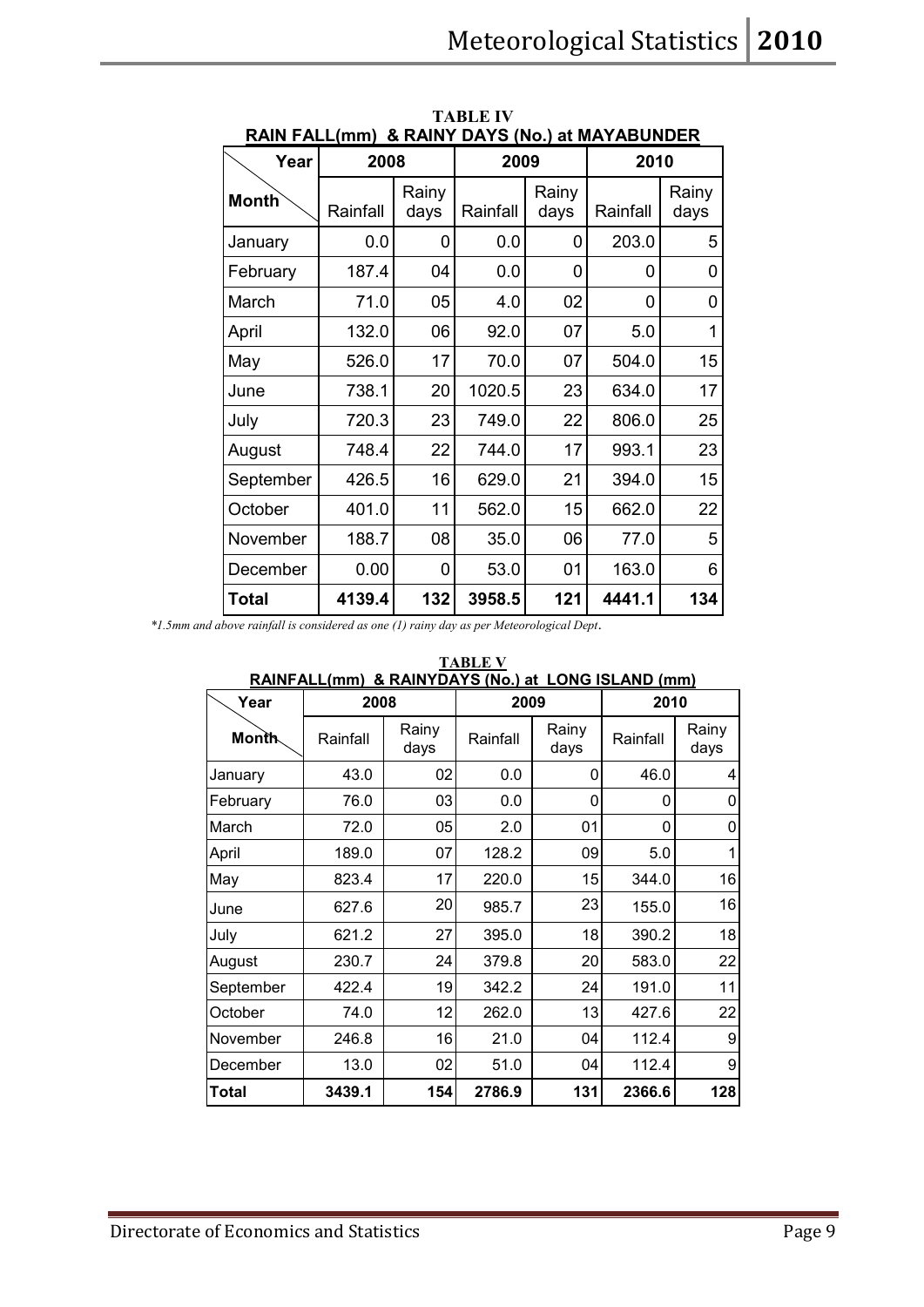| Year         | 2008     |               | 2009     |               | 2010     |               |
|--------------|----------|---------------|----------|---------------|----------|---------------|
| <b>Month</b> | Rainfall | Rainy<br>days | Rainfall | Rainy<br>days | Rainfall | Rainy<br>days |
| January      | 10.5     | 01            | 0.0      | 0             | 89.2     | 4             |
| February     | 43.0     | 04            | 0.0      | 0             | 0        | 0             |
| March        | 102.7    | 08            | 27.2     | 03            | 0        | 0             |
| April        | 287.9    | 10            | 157.4    | 10            | 7        | 1             |
| May          | 976.0    | 22            | 405.1    | 18            | 320.1    | 15            |
| June         | 374.4    | 16            | 505.4    | 23            | 390.8    | 18            |
| July         | 631.0    | 26            | 178.8    | 22            | 600.2    | 25            |
| August       | 521.5    | 23            | 418.5    | 21            | 423.0    | 28            |
| September    | 479.8    | 19            | 416.2    | 24            | 314.5    | 17            |
| October      | 282.1    | 15            | 237.6    | 15            | 420.7    | 22            |
| November     | 443.0    | 14            | 88.6     | 09            | 222.3    | 14            |
| December     | 0.7      | 0             | 61.9     | 06            | 328.8    | 15            |
| Total        | 4152.6   | 158           | 2496.7   | 151           | 3116.6   | 159           |

### **TABLE VI: RAINFALL(mm) & RAINYDAYS (No.) at PORT BLAIR**

### **TABLE VII : RAINFALL(mm) & RAINYDAYS (No.) at HUT BAY**

| Year         | 2008     |                 | 2009     |               | 2010     |               |
|--------------|----------|-----------------|----------|---------------|----------|---------------|
| <b>Month</b> | Rainfall | Rainy<br>days   | Rainfall | Rainy<br>days | Rainfall | Rainy<br>days |
| January      | 2.0      | 01              | 0.0      | 0             | 75.6     | 6             |
| February     | 68.1     | 05              | 0.0      | O             | 0        | 0             |
| March        | 143.4    | 07              | 64.1     | 04            | 0        | 0             |
| April        | 229.2    | 11              | 150.0    | 10            | 16.4     | 3             |
| May          | 274.0    | 18              | 402.7    | 18            | 184.5    | 15            |
| June         | 272.3    | 17              | 509.3    | 21            | 481.3    | 20            |
| July         | 411.0    | 25              | 98.3     | 18            | 378.2    | 23            |
| August       | 507.1    | 17              | 253.8    | 18            | 453.0    | 24            |
| September    | 312.2    | 14              | 294.8    | 23            | 172.8    | 17            |
| October      | 233.1    | 12 <sup>2</sup> | 220.5    | 12            | 332.1    | 20            |
| November     | 341.1    | 13              | 60.6     | 07            | 374.9    | 24            |
| December     | 176.0    | 03              | 99.7     | 07            | 310.4    | 14            |
| <b>Total</b> | 2969.5   | 143             | 2153.8   | 138           | 2779.2   | 166           |

### **TABLE VIII: RAINFALL (mm) & RAINYDAYS at CAR NICOBAR**

| Year      | 2008     |            |          | 2009              | 2010     |                |
|-----------|----------|------------|----------|-------------------|----------|----------------|
| Month     | Rainfall | Rainy days | Rainfall | <b>Rainy days</b> | Rainfall | Rainy days     |
| January   | 38.5     | 02         | 8.0      | 01                | 46.4     |                |
| February  | 32.2     | 04         | 43.6     | 02                | 0        | 0              |
| March     | 159.0    | 09         | 81.4     | 05                | 0        | 0              |
| April     | 233.3    | 18         | 259.6    | 14                | 35.4     | $\overline{2}$ |
| May       | 177.2    | 12         | 599.8    | 19                | 269.3    | 18             |
| June      | 354.5    | 15         | 167.8    | 18                | 467.3    | 19             |
| July      | 204.3    | 16         | 90.8     | 11                | 425.9    | 22             |
| August    | 421.0    | 12         | 125.4    | 12                | 337.0    | 19             |
| September | 108.0    | 11         | 183.3    | 13                | 295.8    | 19             |
| October   | 426.3    | 17         | 141.9    | 15                | 250.8    | 16             |
| November  | 424.7    | 20         | 156.6    | 09                | 561.3    | 22             |
| December  | 210.1    | 08         | 129.2    | 08                | 387.4    | 18             |
| TOTAL     | 2789.1   | 144        | 1987.4   | 127               | 3076.6   | 162            |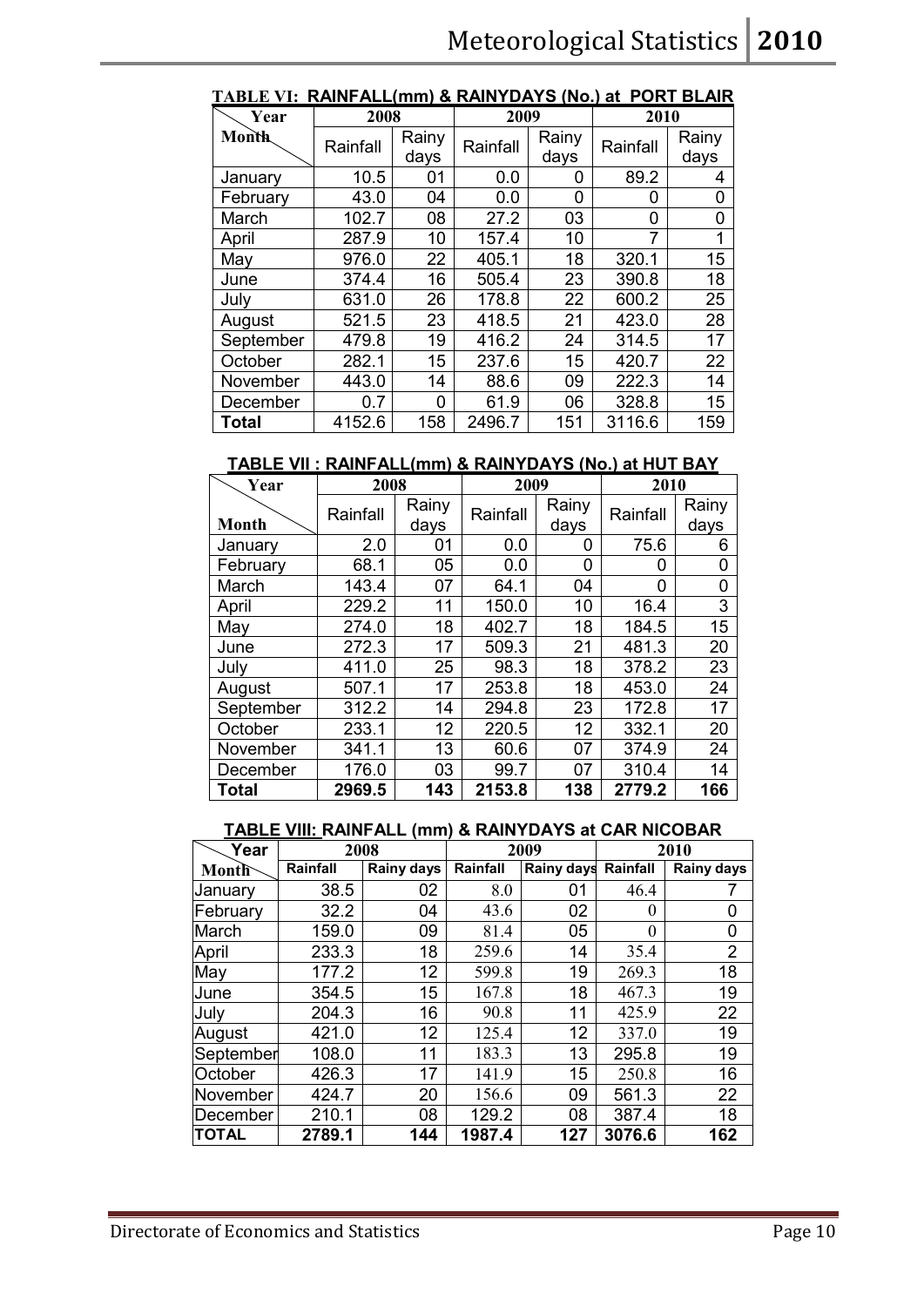| Year         | 2008     |           |          | 2009      | 2010     |            |
|--------------|----------|-----------|----------|-----------|----------|------------|
| Month        | Rainfall | Rainydays | Rainfall | Rainydays | Rainfall | Rainy days |
| January      | 36.1     | 07        | 164.1    | 06        | 139.1    | 9          |
| February     | 0.0      | 0         | 12.1     | 02        | 70.6     | 4          |
| March        | 205.6    | 11        | 81.5     | 08        | 3.2      | 1          |
| April        | 237.2    | 11        | 62.5     | 08        | 62.9     | 4          |
| May          | 196.7    | 09        | 330.6    | 20        | 186.9    | 12         |
| June         | 209.8    | 14        | 132.3    | 13        | 566.4    | 22         |
| July         | 224.3    | 13        | 255.1    | 11        | 467.8    | 19         |
| August       | 185.5    | 11        | 194.4    | 17        | 352.2    | 17         |
| September    | 85.8     | 07        | 161.5    | 11        | 192.7    | 14         |
| October      | 80.2     | 09        | 87.4     | 10        | 192.2    | 15         |
| November     | 375.3    | 16        | 181.3    | 17        | 492.4    | 19         |
| December     | 202.5    | 09        | 143.3    | 12        | 254.0    | 16         |
| <b>Total</b> | 2039.0   | 117       | 1806.1   | 135       | 2980.4   | 152        |

### **TABLE IX: RAINFALL (mm) & RAINYDAYS (No.) at NANCOWRIE**

### **B**.TEMPERATURE

### **TABLE X: MEAN MAXIMUM & MINIMUM TEMPERATURE at PORT BLAIR (in** °**C)**

| <b>YEAR</b>      | 2008    |         |      | 2009 | 2010 |      |
|------------------|---------|---------|------|------|------|------|
| <b>MONTH</b>     | Maximum | Minimum | Max. | Min. | Max. | Min. |
| <b>JANUARY</b>   | 30.2    | 23.4    | 30.1 | 23.0 | 30.7 | 24.0 |
| <b>FEBRUARY</b>  | 30.6    | 23.6    | 31.5 | 22.0 | 31.7 | 23.0 |
| <b>MARCH</b>     | 31.4    | 24.2    | 32.7 | 24.0 | 32.8 | 24.0 |
| <b>APRIL</b>     | 31.3    | 24.0    | 32.5 | 26.0 | 34.2 | 26.0 |
| <b>MAY</b>       | 29.7    | 23.9    | 31.4 | 25.0 | 33.1 | 26.0 |
| <b>JUNE</b>      | 29.8    | 24.2    | 29.1 | 25.0 | 31.1 | 25.0 |
| JULY             | 28.9    | 23.9    | 29.9 | 25.0 | 30.0 | 24.0 |
| <b>AUGUST</b>    | 29.2    | 23.9    | 30.3 | 25.0 | 29.6 | 25.0 |
| <b>SEPTEMBER</b> | 29.4    | 24.0    | 27.8 | 25.0 | 30.5 | 25.0 |
| <b>OCTOBER</b>   | 31.0    | 24.1    | 31.0 | 24.0 | 30.4 | 24.0 |
| <b>NOVEMBER</b>  | 30.6    | 24.7    | 31.5 | 25.0 | 30.6 | 25.0 |
| <b>DECEMBER</b>  | 30.2    | 24.2    | 31.0 | 25.0 | 30.5 | 24.0 |
| <b>AVERAGE</b>   | 30.2    | 24.0    | 30.7 | 24.5 | 31.3 | 24.6 |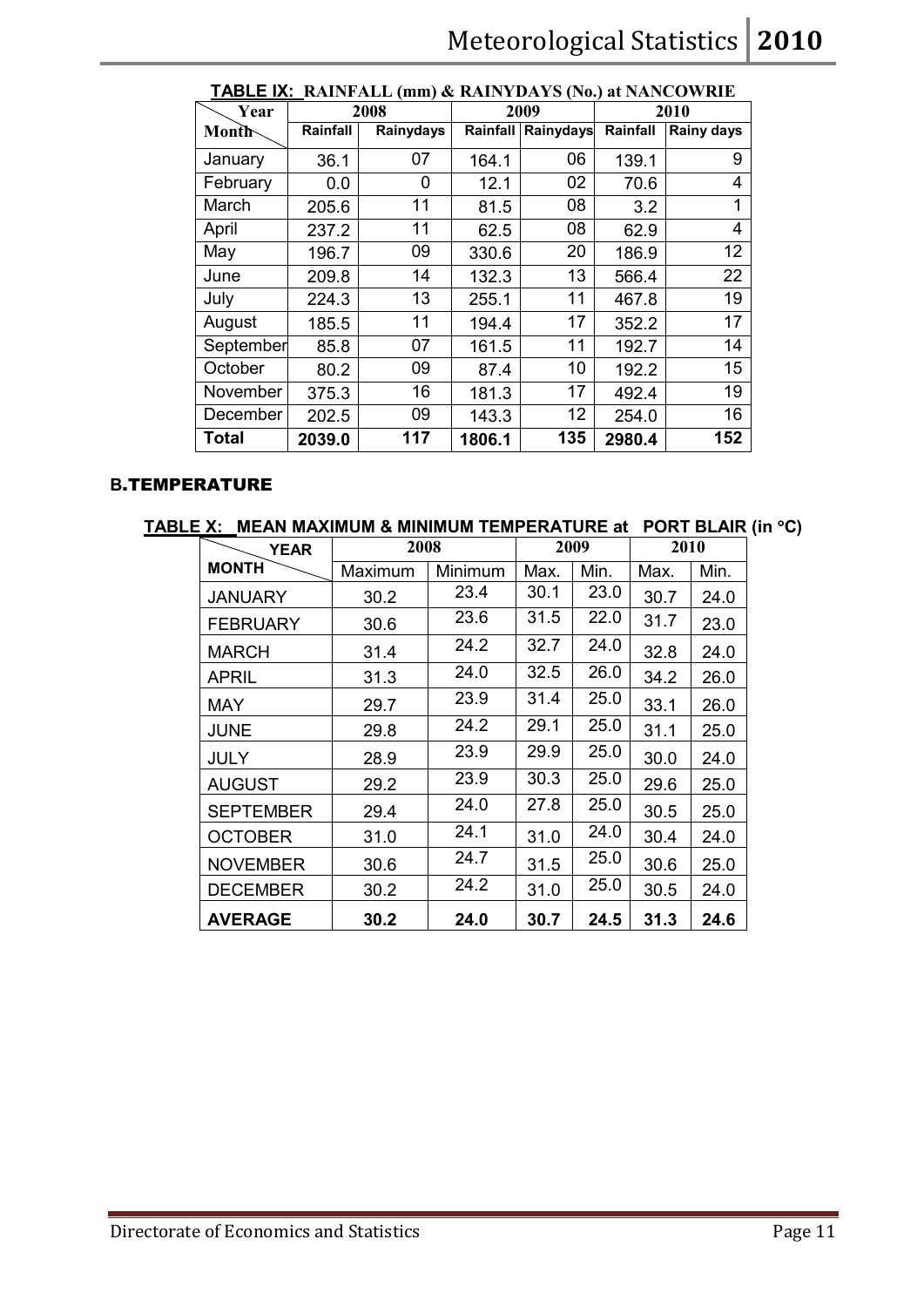



### B. HUMIDITY

### **TABLE XI: MEAN RELATIVE HUMIDITY (%) at PORT BLAIR**

| Year         |      | 2008 |      | 2009 |      | 2010 |  |
|--------------|------|------|------|------|------|------|--|
| <b>Month</b> | 0830 | 1730 | 0830 | 1730 | 0830 | 1730 |  |
|              | hrs  | hrs  | hrs  | hrs  | hrs  | hrs  |  |
| January      | 73   | 75   | 65   | 70   | 77   | 78   |  |
| February     | 74   | 74   | 66   | 68   | 68   | 70   |  |
| March        | 74   | 79   | 70   | 76   | 69   | 72   |  |
| April        | 77   | 78   | 74   | 80   | 69   | 72   |  |
| May          | 86   | 87   | 84   | 86   | 77   | 80   |  |
| June         | 86   | 86   | 90   | 90   | 86   | 87   |  |
| July         | 90   | 90   | 87   | 87   | 91   | 91   |  |
| August       | 87   | 89   | 86   | 87   | 90   | 92   |  |
| September    | 87   | 88   | 83   | 83   | 85   | 90   |  |
| October      | 81   | 85   | 81   | 88   | 86   | 90   |  |
| November     | 77   | 84   | 74   | 80   | 81   | 85   |  |
| December     | 66   | 72   | 72   | 79   | 79   | 84   |  |
| Average      | 80   | 82   | 78   | 81   | 80   | 83   |  |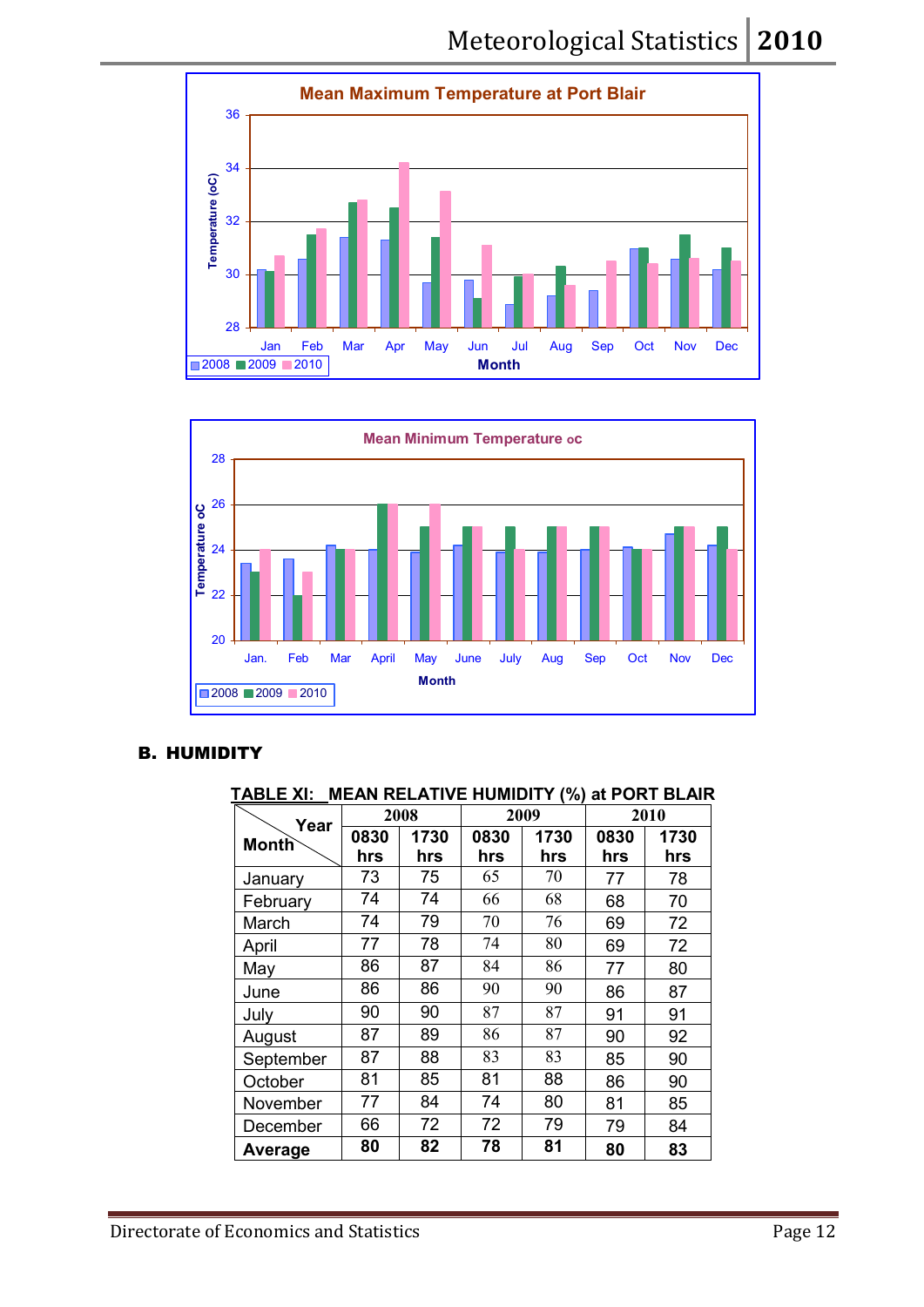



### D.WIND SPEED

### **TABLE XII : MEAN WIND SPEED (km/hrs) at PORT BLAIR**

| <b>MONTH/YEAR</b> | 2008 | 2009 | 2010 |
|-------------------|------|------|------|
| January           | 8.1  | 6.9  | 5.5  |
| February          | 7.5  | 3.8  | 3.8  |
| March             | 6.3  | 3.9  | 3.5  |
| April             | 6.9  | 8.9  | 4.4  |
| May               | 14.5 | 8.1  | 6.8  |
| June              | 15.5 | 13.7 | 11.0 |
| July              | 10.9 | 13.4 | 10.2 |
| August            | 11.8 | 10.8 | 10.0 |
| September         | 10.6 | 12.7 | 5.4  |
| October           | 6.7  | 5.9  | 7.6  |
| November          | 10.6 | 6.3  | 7.2  |
| December          | 8.0  | 6.4  | 5.5  |
| <b>AVERAGE</b>    | 9.8  | 8.4  | 6.7  |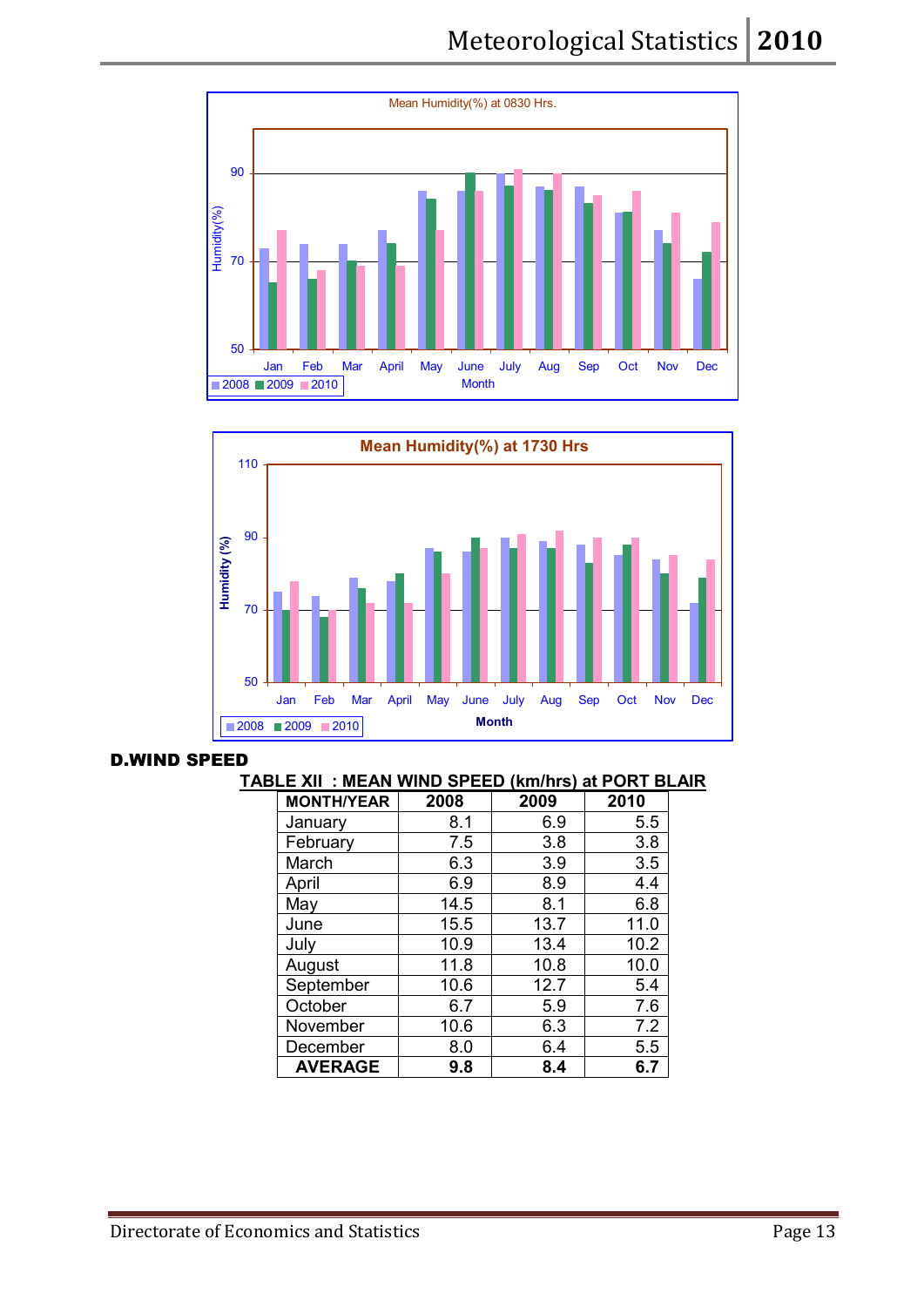### Meteorological Statistics 2010



### E . EARTHQUAKE

### **TABLE XIII:SHOCKS OF MAGNITUDE 5.0 AND ABOVE ON RICHTER SCALE**(2010)

| ದ              | DATE           | TIME<br>(IST) | LATITUDE<br>(°N) | LONGITUDE<br>(°E) | <b>MAGNITUDE<br/>(ON RICHTER<br/>SCALE)</b> | <b>APPROX. GEOGRAPHICAL</b><br><b>LOCATION</b> |
|----------------|----------------|---------------|------------------|-------------------|---------------------------------------------|------------------------------------------------|
| 1              | 25/2/10        | 9.22          | 14.4N            | 93.1E             | 5.0                                         | Northern Island                                |
| $\overline{2}$ | 30/3/10        | 22.25         | 13.8N            | 92.8              | 6.8                                         | North coast of Andaman Island                  |
| 3              | 14/4/10        | 1.45          | 7.9              | 91.9E             | 5.4                                         | Off coast of Nicobar Island                    |
| 4              | 16/5/10        | 14.26         | 14.5             | 93.2              | 5.3                                         | North Andaman Island region                    |
| 5              | 1/6/10         | 1.22          | 11.2N            | 93.7              | 6.6                                         | Andaman & Nicobar region                       |
| 6              | 12/6/10        | 12.57         | 7.9              | 91.7              | 7.8                                         | Off coast of Nicobar Island                    |
| $\overline{7}$ | 19/6/10        | 4.39          | 13.4             | 93                | 6.0                                         | Off coast of Andaman Island                    |
| 8              | 25/6/10        | 12.59         | 7.7              | 91.9              | 5.3                                         | Nicobar Island region                          |
| 9              | 2/7/10         | 23.53         | 9.9              | 91.8              | 5.2                                         | Andaman sea                                    |
| 10             | 8/7/10         | 19.17         | 14.5             | 93.2              | 5.3                                         | Off coast of North Andaman Island              |
| 11             | 12/7/10        | 2.37          | 7.9              | 92.2              | 5.1                                         | Nicobar Island region                          |
| 12             | 3/8/10         | 7.18          | 11.2             | 93.2              | 5.2                                         | Andaman Island                                 |
| 13             | 17/8/10        | 7.09          | 11.7             | 95                | 5.2                                         | Andaman Island                                 |
| 14             | 2/9/10         | 5.47          | 12.9N            | 92.5E             | 5.3                                         | Andaman Island                                 |
| 15             | 11/9/10        | 17.13         | 7.8N             | 94.2E             | 5.4                                         | Nicobar Island, felt report<br>Campbell bay    |
| 16             | 3/10/10        | 8.28          | 14.3N            | 92.9E             | 5.0                                         | Andaman Island                                 |
| 17             | 17/10/10       | 1.22          | 6.8N             | 94.5E             | 5.4                                         | Off coast of Nicobar Island                    |
| 18             | 17/10/10 15.45 |               | 13.2             | 92.5E             | 5.1                                         | North Andaman Island                           |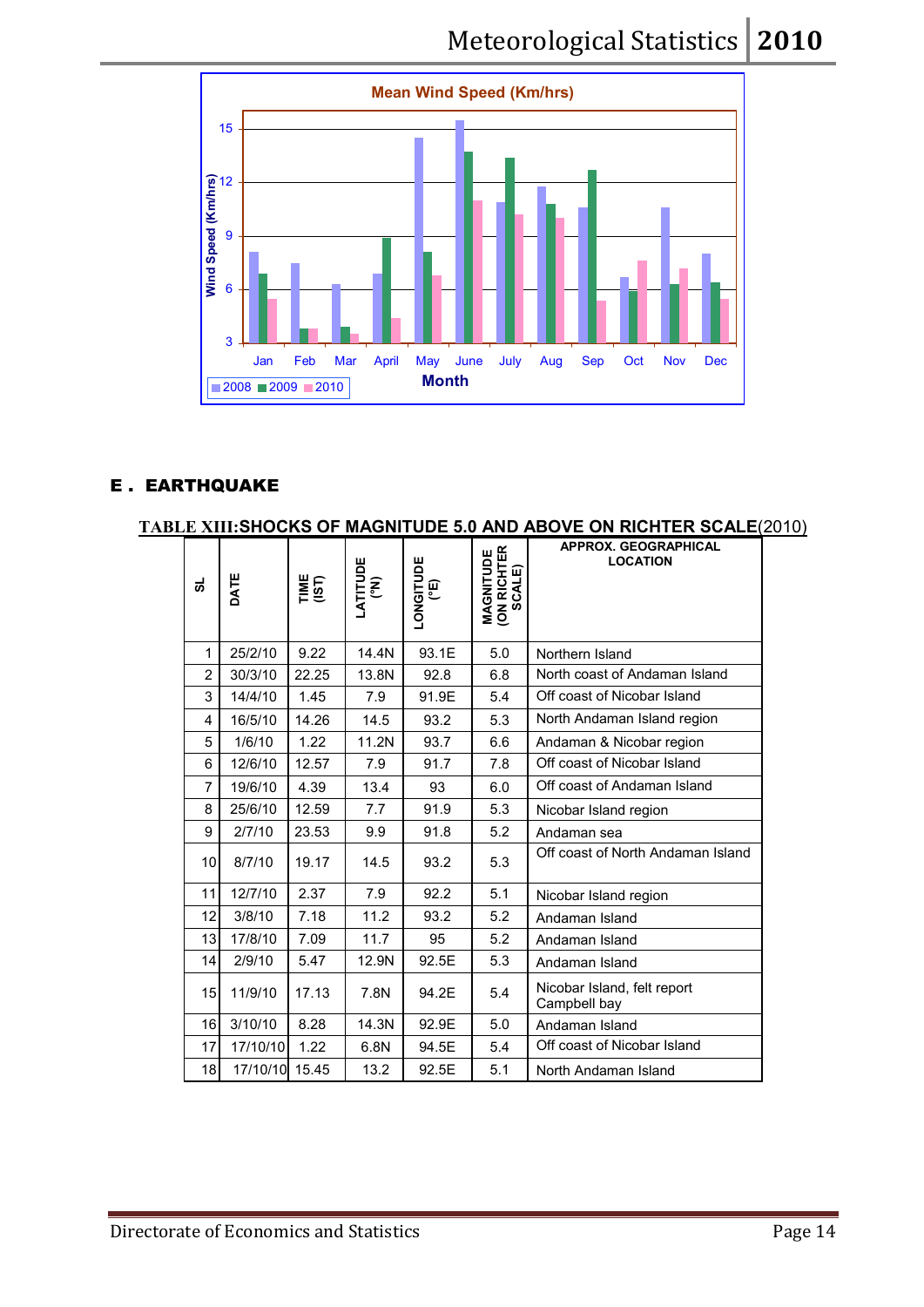### **Annexure**

### **Annual Climate Summary of India during 2010**

Source;- Indian Meteorological Press release 13<sup>th</sup> January 2011 Website .www.imd.gov.in.

### **Salient features**

L Mean annual temperature for the country as a whole during 2010 was +0.93*<sup>0</sup>*C above the 1961-1990 average. It was slightly higher than that of the year 2009, thus making the year 2010 as the warmest year on record since 1901.

L Considering different seasons, Pre- Monsoon season (March-May) in 2010 was the warmest since 1901 with mean temperature being *1.8<sup>0</sup>C* above normal

L The annual total rainfall for the country as a whole was normal during the year 2010 with actual rainfall of 121.5 cm against the long period average (LPA) of 119.7 cm.

L Seasonal rainfall during monsoon season (June to September) contributes about 75% of total annual rainfall for the country as a whole. Seasonal monsoon rainfall during 2010 was 102% of its LPA of 89 cm. Out of 597 meteorological districts for which data are available, 29% of the districts (173 districts) received excess rainfall, 40% (240 districts) received normal rainfall, 29% (173 districts) received deficient rainfall and the remaining 2% (11 districts) received scanty rainfall during the season.

L The north Indian Ocean witnessed the formation of eight cyclonic disturbances (depression & above) during 2010 which was far below the normal of 13 disturbances. However, five cyclones formed during 2010 which is the first such year after 1998 when six cyclones formed. There was no depression during monsoon season.

L Out of five cyclones, three cyclones made landfall with atleast cyclonic storm intensity. Out of these three, only one (severe cyclonic storm, LAILA, 17-21 May 2010) crossed Indian coast (crossed Andhra Pradesh coast near Bapatla on 20th May evening).

LL Abnormally warm conditions (heat wave) prevailed over major parts of the country during March and April months.

L Severe cold wave conditions prevailed over northern plains in January and during first fortnight of February. Maximum temperature over a number of stations over the northern plains was 5 to 10<sup>o</sup>C below normal on many occasions during January.

L A Tornado like situation with strong winds estimated to be more than 100 kmph raged havoc in West Bengal and Bihar on 13 April, 2010.

L A cloud burst in early hours of 6 August in Leh (J&K) during 2010.

### **Characteristic features of various weather and climatic conditions over India during 2010**

### **Temperature :**

### L **Annual Mean Temperature**

In 2010, annual mean temperature averaged over the country as a whole was +0.93*<sup>0</sup>*C above the 1961-1990 average The year 2010 was the warmest year on record since 1901. The other warmer years on record in order are 2009 (0.92), 2002(0.71), 2006(0.6), 2003(0.560), 2007(0.553), 2004(0.515), 1998(0.514), 1941(0.448), 1999 (0.445), 1958(0.435), 2001(0.429) and 1987(0.413). Details are given in Table 1 (Next Page).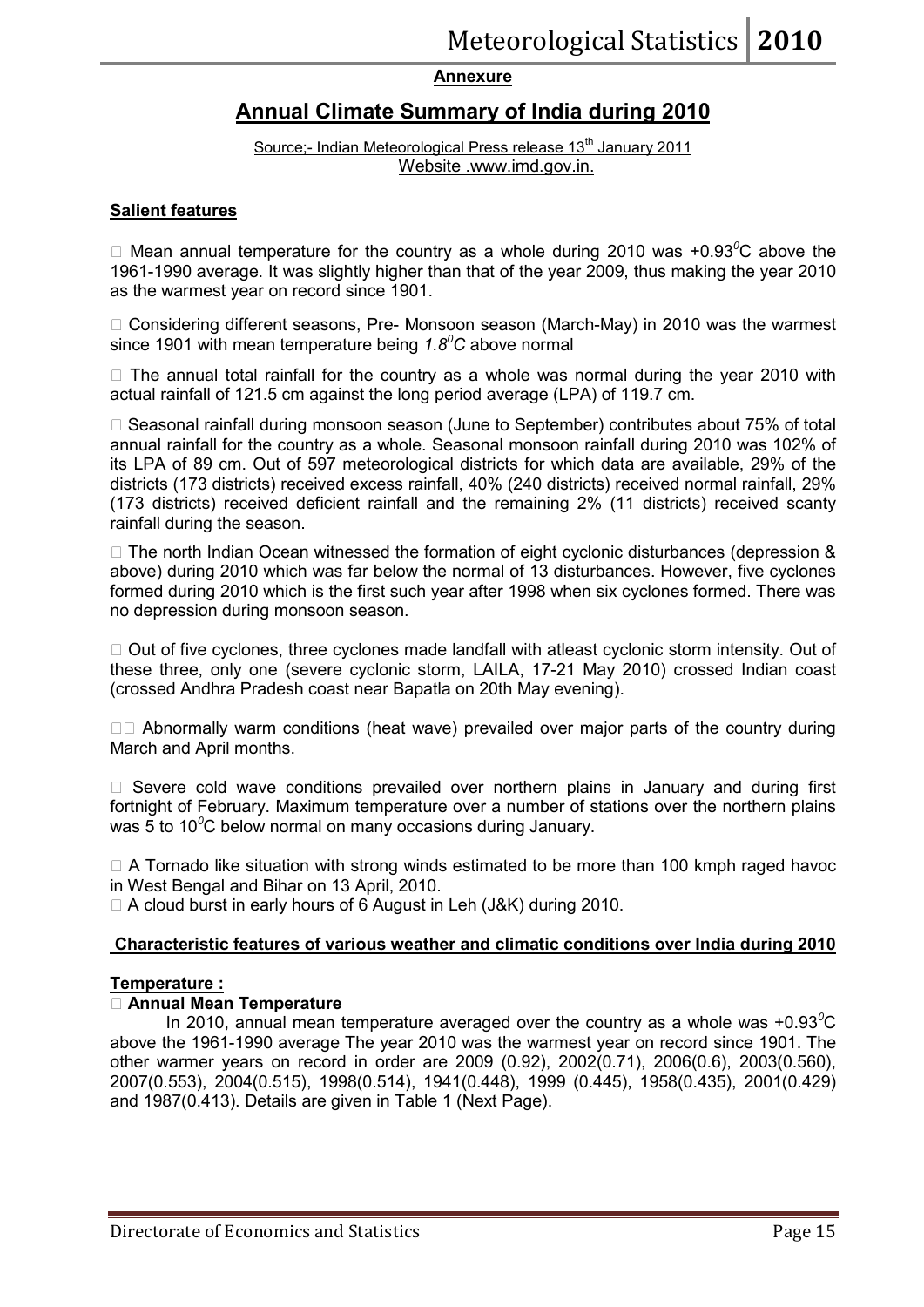| Table 1: Temperature ranking 2001-2010 |             |                         |              |  |  |  |
|----------------------------------------|-------------|-------------------------|--------------|--|--|--|
| <b>RANKING</b><br>(2001-2010)          | <b>YEAR</b> | <b>TEMPERATURE (°C)</b> | ANOMALY (°C) |  |  |  |
| <b>WARMEST</b>                         | 2010        | 25.8023                 | 0.9319       |  |  |  |
| $\overline{2}$                         | 2009        | 25.7876                 | 0.9172       |  |  |  |
| 3                                      | 2002        | 25.7366                 | 0.7084       |  |  |  |
| 4                                      | 2006        | 25.5024                 | 0.6016       |  |  |  |
| 5                                      | 2003        | 25.4720                 | 0.5600       |  |  |  |
| 6                                      | 2007        | 25.4430                 | 0.5528       |  |  |  |
| 7                                      | 2004        | 25.4232                 | 0.5143       |  |  |  |
| 8                                      | 2001        | 25.3848                 | 0.4292       |  |  |  |
| 9                                      | 2005        | 25.2800                 | 0.4096       |  |  |  |
| COLDEST                                | 2008        | 25.2562                 | 0.3857       |  |  |  |

Considering spatial pattern, mean annual temperature were generally above normal

The analysis of both maximum and minimum temperatures indicates that both these

Mean monthly temperature over the country as a whole was the highest since 1901 for

throughout the country. These anomalies (Departure from normal) were more than *1.0 <sup>0</sup>C* over

March (*2.27 <sup>0</sup>C)*, April (*2.02 <sup>0</sup>C*) and November *(1.17 <sup>0</sup>C)* 2010 and the second highest for May 2010 (*1.17 <sup>0</sup>C).* Abnormal warm conditions (minimum temperature exceeding the normal by 5 *<sup>0</sup>*C on many days) prevailed over the peninsular/ central parts during November making it record warmest since 1901.

temperatures contributed to the rise in mean temperature over India.

Both maximum and minimum temperatures contributed for record warming of March, April and May months, while above normal minimum temperatures were apparently responsible for record high temperature in November.

### L **Decadal variation of temperature**

• **Monthly Mean Temperature**

most parts of the central and northern India.

The mean temperature during different decades over the of 1901-2010 are shown in Table 2. It is found that the decade 2001-2010 has been the warmest decade with a temperature anomaly of 0.40 C. 

| <b>Decade</b> | <b>Mean</b>           | Anomaly with respect         |  |  |  |
|---------------|-----------------------|------------------------------|--|--|--|
|               | Temperature $(^{0}C)$ | to 1961-1990 ( $^{\circ}$ C) |  |  |  |
| 1901-1910     | 25.1                  | $-0.2$                       |  |  |  |
| 1911-1920     | 25.2                  | $-0.2$                       |  |  |  |
| 1921-1930     | 25.3                  | $-0.1$                       |  |  |  |
| 1931-1940     | 25.2                  | $-0.2$                       |  |  |  |
| 1941-1950     | 25.5                  | $-0.1$                       |  |  |  |
| 1951-1960     | 25.7                  | 0.0                          |  |  |  |
| 1961-1970     | 25.7                  | $-0.1$                       |  |  |  |
| 1971-1980     | 25.7                  | 0.0                          |  |  |  |
| 1981-1990     | 25.9                  | 0.1                          |  |  |  |
| 1991-2000     | 26.1                  | 0.2                          |  |  |  |
| 2001-2010     | 26.3                  | 0.4                          |  |  |  |

### **Table 2: Decadal variation of temperature**

### **Rainfall features**

The annual total rainfall for the country as a whole was normal during the year 2010 with actual rainfall of 121.5 cm against the long period average (LPA) of 119.7 cm (Table 3). However, there was large spatio-temporal variation of rainfall. While the rainfall for the country as a whole was normal during pre-monsoon season and post-monsoon seasons, it was deficient during winter and excess during post-monsoon season respectively. The rainfall during 2010 was excess/normal over most part of the country except Punjab, east Madhya Pradesh, east Uttar Pradesh, Bihar, Jharkhand and Gangetic West Bengal where it was deficient.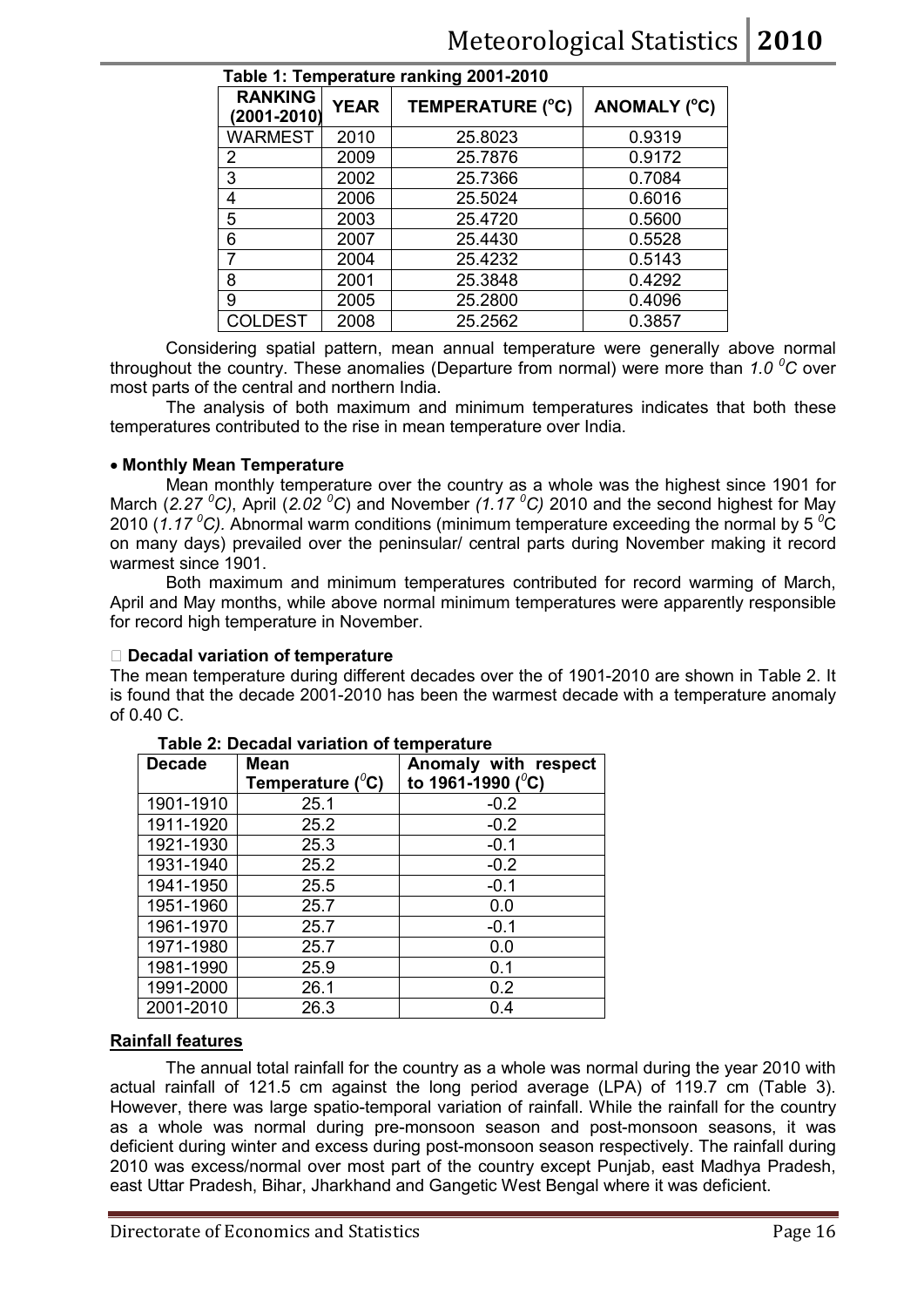Deficient rainfall over these sub-divisions except Punjab was mainly due to deficient rainfall during monsoon season and that over Punjab was mainly due to scanty and deficient rainfall during winter and post monsoon season respectively. Details of rainfall distribution during different months and seasons are given in Table.3.

| <b>Period</b>       | <b>Actual</b> | <b>Normal</b> | % Departure |
|---------------------|---------------|---------------|-------------|
| January             | 7.5           | 20.9          | $-64$       |
| February            | 17.0          | 23.0          | $-26$       |
| March               | 14.0          | 31.4          | $-56$       |
| April               | 39.0          | 38.8          | 00          |
| May                 | 73.8          | 63.5          | 16          |
| June                | 138.0         | 163.5         | $-16$       |
| July                | 300.5         | 292.3         | 03          |
| August              | 274.7         | 261.9         | 05          |
| September           | 197.4         | 175.5         | 12          |
| October             | 69.0          | 78.9          | $-13$       |
| November            | 58.0          | 29.8          | 95          |
| December            | 22.4          | 17.8          | 26          |
| Winter season       | 24.5          | 43.9          | -44         |
| Pre-monsoon season  | 126.7         | 133.7         | $-05$       |
| Monsoon season      | 910.6         | 893.2         | 02          |
| Post-monsoon season | 153.2         | 126.3         | 21          |
| Annual              | 1215.0        | 1197.1        | 01          |

 **Table 3. All India rainfall (mm) during 2010** 

### L **Winter Season (Jan-Feb 2010):**

 The rainfall during winter season was deficient (44% below the LPA) for the country as a whole. Considering different meteorological sub-divisions, the seasonal rainfall was excess/normal over Jammu & Kashmir, Karnataka, Maharashtra, Goa, Andhra Pradesh and Andaman & Nicobar Islands. It was deficient/scanty over the remaining parts of the country.

### L **Pre-Monsoon Seasons (March-May 2010):**

The rainfall during pre-monsoon season was near normal over the country as a whole. However, considering meteorological subdivisions, the seasonal rainfall was excess/normal over Tamil Nadu, Puducherry, Andhra Pradesh, south Karnataka, Orissa, West Bengal, northeastern states, Bihar and Jammu & Kashmir. It was deficient/scanty over remaining parts of the country.

### L **Monsoon Season (June-September 2010):**

The 2010 southwest monsoon season rainfall over the country as a whole was normal. Rainfall activity for the country as whole on even on daily scale was generally normal to above normal on most of the days during the season, except during the last 10 days of June, middle of July, first week of August and last week of September.

Onset of southwest monsoon took place over Kerala on 31 May, a day ahead of the normal date (1 June) and the monsoon regularly advanced westwards and northwards up to 18 June covering Peninsular, northeastern / eastern parts of the country. Subsequently, there was a prolonged hiatus of about two weeks and further progress of the monsoon started only on 1 July. It regularly and rapidly, covered the remaining eastern and entire northern/northwestern parts of the country and thus the entire country by 6th July, about 9 days ahead of its normal date (15 July).

For the country as a whole, seasonal rainfall at the end of the southwest monsoon season (June to September) was 102% of its LPA.

During the season, out of 36 meteorological subdivisions, 14 received excess rainfall, 17 received normal rainfall and remaining 5 subdivisions received deficient rainfall. Out of 597 meteorological districts for which data are available, 29% of the districts (173 districts) received